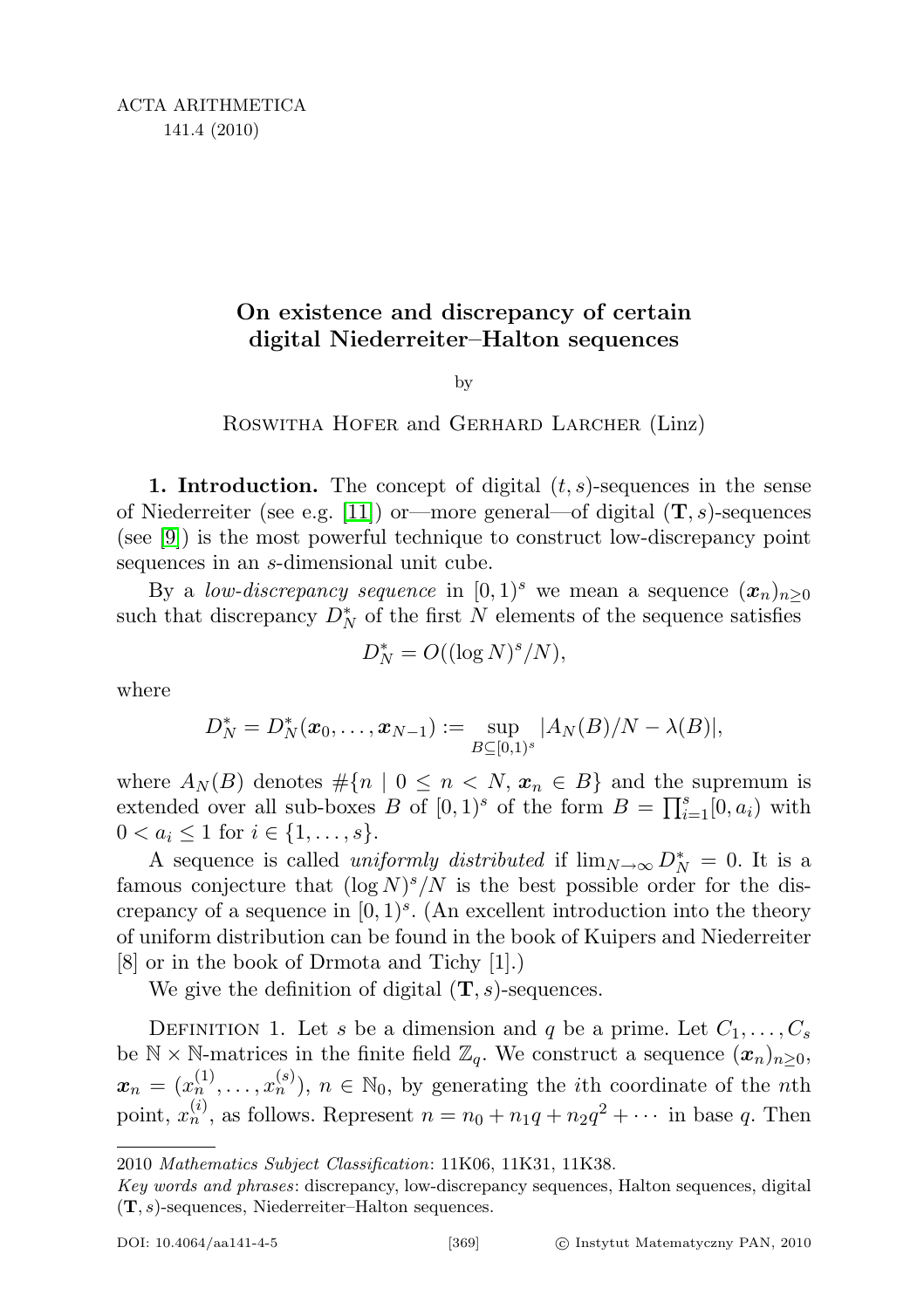set

$$
C_i \cdot (n_0, n_1, \ldots)^{\top} =: (y_0^{(i)}, y_1^{(i)}, \ldots)^{\top} \in \mathbb{Z}_q^{\mathbb{N}}
$$

and

$$
x_n^{(i)} := \frac{y_0^{(i)}}{q} + \frac{y_1^{(i)}}{q^2} + \cdots.
$$

For every  $m \in \mathbb{N}$  let  $\mathbf{T}(m)$ , satisfying  $0 \leq \mathbf{T}(m) \leq m$ , be such that for all  $d_1, \ldots, d_s \in \mathbb{N}_0$  with  $d_1 + \cdots + d_s = m - \mathbf{T}(m)$  the  $(m - \mathbf{T}(m)) \times m$ -matrix consisting of

the upper left  $d_1 \times m$ -submatrix of  $C_1$  together with the upper left  $d_2 \times m$ -submatrix of  $C_2$  together with . . .

the upper left  $d_s \times m$ -submatrix of  $C_s$ 

has rank  $m-\mathbf{T}(m)$ . Then  $(\mathbf{x}_n)_{n>0}$  is called a *digital*  $(\mathbf{T}, s)$ -sequence over  $\mathbb{Z}_q$ . If **T** is minimal with this property, we speak of a *strict digital*  $(T, s)$ sequence.

A strict digital  $(T, s)$ -sequence is uniformly distributed if and only if  $\lim_{m\to\infty}(m-\mathbf{T}(m))=+\infty$ . If  $\mathbf{T}(m)\leq t$  for all m, then we speak of a digital  $(t, s)$ -sequence and we know that such sequences are low-discrepancy sequences.

The O-constant in the (low-) discrepancy estimate is—generally speaking—smaller for smaller  $t \geq 0$ ).

In searching for further classes of uniformly distributed or even lowdiscrepancy point sets, a method near at hand is to combine  $v$  different digital  $(\mathbf{T}_i, w_i)$ -sequences in different prime bases  $q_1, \ldots, q_v$  with  $w_1 + \cdots$  $+ w_v = s$  into a single sequence in  $[0, 1)^s$ .

A basic example is the Halton sequence which is a combination of s digital  $(0, 1)$ -sequences in different prime bases  $q_1, \ldots, q_s$  generated by the unit matrices in  $\mathbb{Z}_{q_i}$  for each i. It has long been known that the Halton sequences are low-discrepancy sequences.

Sequences of the above form will be called *Niederreiter–Halton* (NH) sequences. General NH sequences were first investigated in  $[6]$ . In [\[4\]](#page-25-3) it was shown that a NH sequence is uniformly distributed if and only if each component digital  $(\mathbf{T}_i, w_i)$ -sequence is uniformly distributed.

It is the aim of this paper to make a first step in investigating the discrepancy of these sequences and especially to investigate if there are low-discrepancy sequences (apart from "trivial" cases) in the class of NH sequences.

A first general discrepancy estimate was given in [\[6\]](#page-25-2) for the special class of "finite row" NH sequences. We say that a NH sequence is a " $f_i$ nite row" NH sequence if all generating matrices of the component digital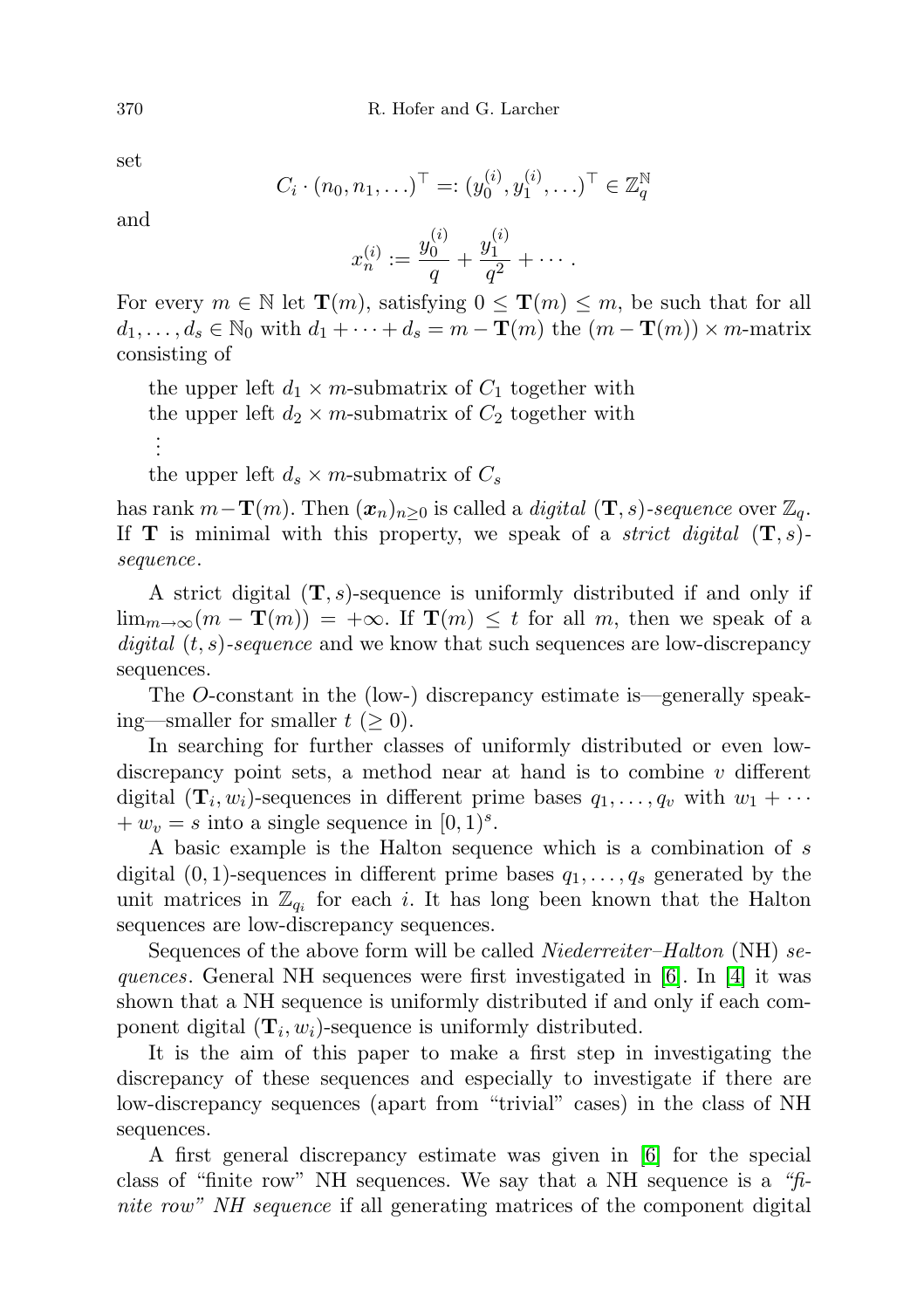$(\mathbf{T}_i, w_i)$ -sequences have "finite rows", i.e., each row contains only finitely many entries different from zero. NH sequences which are not "finite row" NH sequences will be called "infinite row" NH sequences.

It will turn out to be difficult to give a detailed and complete analysis of the discrepancy of NH sequences.

Further, it will turn out that quite different techniques are needed for "finite row" and "infinite row" NH sequences. Finally, for "infinite row" NH sequences in most cases we will obtain rather negative results, i.e., we will obtain non-low-discrepancy results. So searching for low-discrepancy NH sequences seems to be more promising among "finite row" NH sequences.

Here one basic problem however is: to obtain low-discrepancy NH sequences we have to combine  $(t_i, w_i)$ -sequences (i.e. with bounded  $\mathbf{T}_i$ ). Until now the only known digital  $(t_i, w_i)$ -sequences with "finite rows" have been one-dimensional digital  $(t_i, 1)$ -sequences. In Theorem [4](#page-13-0) of this paper it is shown that for every dimension s there exist "finite row"  $(0, s)$ -sequences. In some sense best possible explicit examples of such sequences will be given.

We start our investigations in Section 2 with a result on weighted sums of digits of multiples of 3, which in some sense generalizes a result of Newman [\[10\]](#page-25-4) and which will be essential later on for our discrepancy analysis.

In Section 3 we state and prove our results on the discrepancy of "finite row" and "infinite row" NH sequences. In particular, we give a quite general lower bound for the discrepancy of "infinite row" NH sequences.

Finally, in Section 4 we provide the existence results and explicit constructions for "finite row" digital sequences.

2. Weighted sums of digits of arithmetic subsequences. In this section we will prove a result on the distribution of weighted sums of digits of multiples of 3 considered modulo 2. This partly generalizes a result of Newman [\[10\]](#page-25-4) given for the unweighted sum of digits.

DEFINITION 2. Let  $\gamma := (\gamma_0, \gamma_1, \gamma_2, \ldots)$  with  $\gamma_j \in \mathbb{Z}$  be a weight sequence, and  $q \ge 2$  be a given base. For a non-negative integer n let  $n =$  $n_0 + n_1q + \cdots + n_rq^r$  be the base q representation of n. Then the weighted sum of digits of n is defined by

$$
s_{\gamma,q}(n) := n_0 \gamma_0 + n_1 \gamma_1 + \cdots + n_r \gamma_r.
$$

It is a well-known result of Newman [\[10\]](#page-25-4) for the unweighted sum of digits  $s_2(n)$  in base  $q = 2$ , i.e. for  $\gamma_i = 1$  for all j, that

$$
\sum_{\substack{n=0\\n\equiv 0\,(3)}}^{N-1}(-1)^{s_2(n)} > cN^{\log 3/\log 4}
$$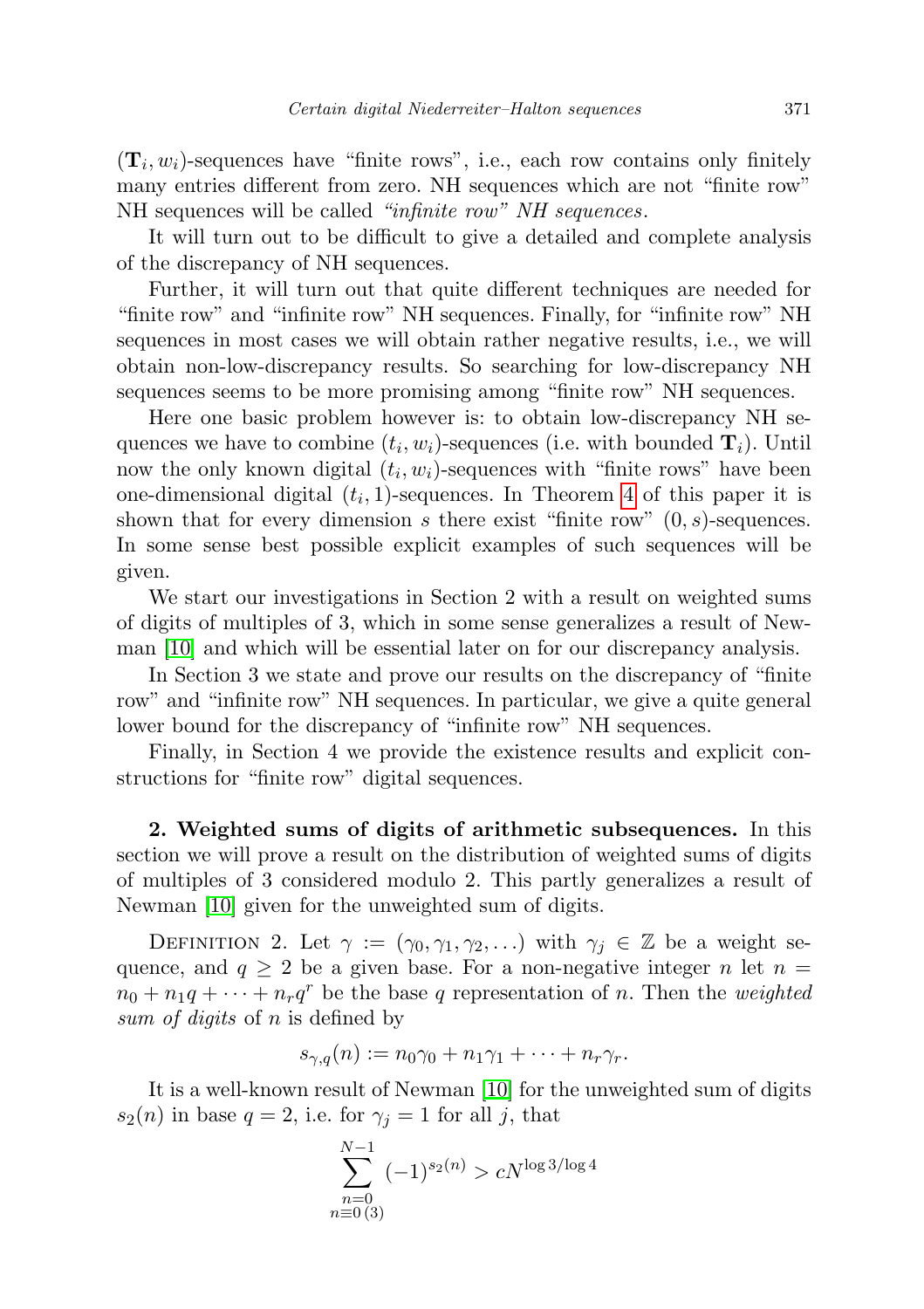for some constant  $c > 0$  and all N. Consequently,

 $\#\{0 \le n \lt N \mid n \equiv 0 \ (3) \text{ and } s_2(n) \equiv 0 \ (2)\} - N/6 > cN^{\log 3/\log 4}$ 

for some constant  $c > 0$  and all N.

We will now consider the above sum in the weighted case and for certain values of N:

$$
\Pi_{m,k} := \sum_{\substack{n=0 \ n \equiv k \ (3)}}^{2^{2m+1}-1} (-1)^{s_{\gamma,2}(n)}.
$$

<span id="page-3-0"></span>We will show

THEOREM 1.

$$
H_{m,0} = \begin{cases} (2^{2m+1} + 1)/3 & \text{if } \rho(2m) = 0, \\ 3^{\rho(2m)/2} \kappa & \text{otherwise,} \end{cases}
$$

where  $\rho(2m) := \#\{0 \le j \le 2m \mid \gamma_j \equiv 1 \ (2)\}\$  and  $\kappa \in \{\pm 1/\}$  $3, \pm 1/3$ .

*Proof.* By the structure of the problem we can restrict to  $\gamma_i \in \{0, 1\}$ . If  $\gamma_j = 0$  for all  $0 \le j \le 2m$ , then

$$
\sum_{\substack{n=0 \ n\equiv 0 \ (3)}}^{2^{2m+1}-1} (-1)^{s_{\gamma,2}(n)} = \sum_{\substack{n=0 \ n\equiv 0 \ (3)}}^{2^{2m+1}-1} 1 = \frac{2^{2m+1}+1}{3}.
$$

In the following we assume that there exists at least one  $j \in \{0, 1, \ldots, 2m\}$ such that  $\gamma_i = 1$ . Using the relation

$$
\frac{1}{q} \sum_{l=0}^{q-1} e^{2\pi i n l/q} = \begin{cases} 1 & \text{if } n \equiv 0 \ (q), \\ 0 & \text{otherwise,} \end{cases}
$$

we obtain

$$
\sum_{n=0}^{2^{2m+1}-1} (-1)^{s_{\gamma,2}(n)} = \frac{1}{3} \sum_{l=0}^{2} \sum_{n=0}^{2^{2m+1}-1} e^{2\pi i (3s_{\gamma,2}(n)+2ln)/6}
$$

$$
= \frac{1}{3} \sum_{l=0}^{2} \sum_{n=0}^{2^{2m+1}-1} e^{2\pi i (s_{\overline{\gamma}(l),2}(n))/6}
$$

$$
= \frac{1}{3} \sum_{l=0}^{2} \prod_{j=0}^{2m} (1 + e^{2\pi i \overline{\gamma}_j^{(l)}/6}),
$$

where  $\overline{\gamma}_i^{(l)}$  $j_j^{(l)} := 3\gamma_j + 2l \cdot 2^j$  for  $0 \le j \le 2m, l \in \{0, 1, 2\}$ . Hence the problem reduces to the computation of

$$
\prod_{j=0}^{2m} (1 + e^{2\pi i \overline{\gamma}_j^{(l)}/6}) = \prod_{j=0}^{2m} z_j^{(l)},
$$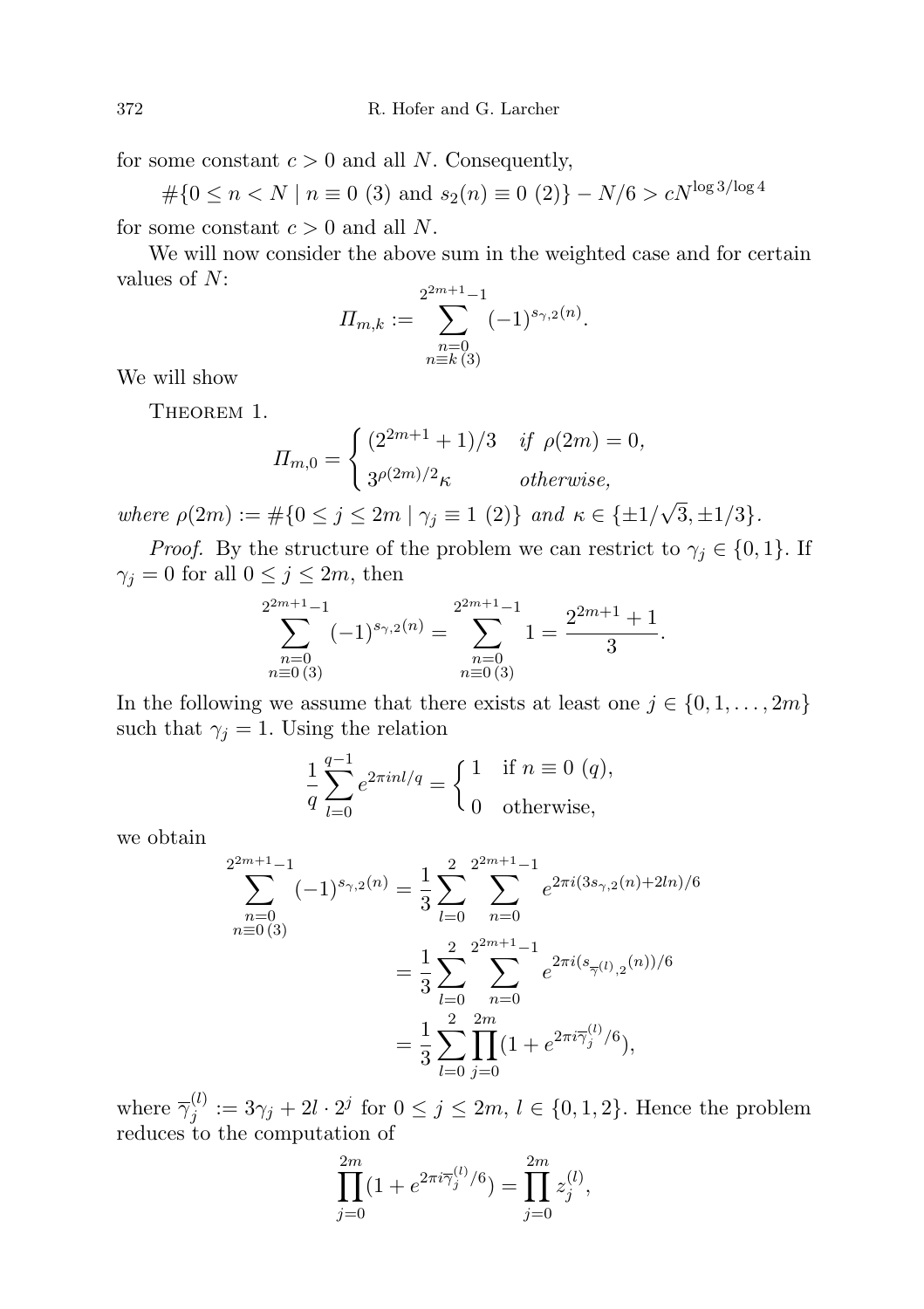where we set  $1 + e^{2\pi i \overline{\gamma}_j^{(l)}/6} =: z_j^{(l)} = |z_j^{(l)}|$  $j^{(l)}|e^{i\phi_j^{(l)}}$ . The value of  $z_j^{(l)}$  $j^{(i)}$  is determined by the residue of  $\overline{\gamma}_j^{(l)}$  modulo 6:

| $\overline{\gamma}_i^{(l)}$<br>mod 6 | $ z_i^{(l)} $  | $\phi_i^{(l)}$ |
|--------------------------------------|----------------|----------------|
| 0                                    | $\overline{2}$ | 0              |
| 1                                    | $\sqrt{3}$     | $\pi/6$        |
| $\overline{2}$                       | 1              | $\pi/3$        |
| 3                                    | 0              | 0              |
| 4                                    | 1              | $-\pi/3$       |
| 5                                    | 3              | $-\pi/6$       |
|                                      |                |                |

In the following we investigate the residue of  $\overline{\gamma}_j^{(l)}$  modulo 6 for the different values of j, l and  $\gamma_j$ . We obtain:

| l              | $\dot{j}$ | $\gamma_j$     | mod 6          | $ z_j^{(\bar{l})} $ | $\phi_j^{(\bar{l})}$ |
|----------------|-----------|----------------|----------------|---------------------|----------------------|
| $\overline{0}$ |           | 1              | 3              | $\Omega$            | 0                    |
| $\overline{0}$ |           | $\overline{0}$ | 0              | $\overline{2}$      | 0                    |
| 1              | even      | 1              | 5              | $\sqrt{3}$          | $-\pi/6$             |
| 1              | odd       | 1              | 1              | $\sqrt{3}$          | $\pi/6$              |
| 1              | even      | 0              | $\overline{2}$ | 1                   | $\pi/3$              |
| 1              | $\rm odd$ | $\overline{0}$ | 4              | 1                   | $-\pi/3$             |
| $\overline{2}$ | even      | 1              | 1              | $\sqrt{3}$          | $\pi/6$              |
| $\overline{2}$ | $\rm odd$ | 1              | 5              | $\sqrt{3}$          | $-\pi/6$             |
| $\overline{2}$ | even      | 0              | 4              | $\mathbf 1$         | $-\pi/3$             |
| $\overline{2}$ | odd       | 0              | $\overline{2}$ | 1                   | $\pi/3$              |

We have assumed that there is at least one  $\gamma_j = 1$ , which implies

$$
\prod_{j=0}^{2m} z_j^{(0)} = 0.
$$

It remains to compute

$$
\sum_{\substack{n=0 \ n\equiv 0 \ (3)}}^{2^{2m+1}-1} (-1)^{s_{\gamma,2}(n)} = \frac{1}{3} \prod_{j=0}^{2m} z_j^{(1)} + \frac{1}{3} \prod_{j=0}^{2m} z_j^{(2)}.
$$

By the table above we have  $|z_i^{(1)}\rangle$  $\vert z_j^{(1)} \vert = \vert z_j^{(2)} \vert$  $|\phi_j^{(2)}|$  and  $\phi_j^{(1)} = -\phi_j^{(2)}$  $j_j^{(2)}$  for all possible values of j and  $\gamma_j$ . Therefore we get

$$
\sum_{\substack{n=0 \ n\equiv 0(3)}}^{2^{2m+1}-1} (-1)^{s_{\gamma,2}(n)} = \frac{1}{3} \left( \prod_{j=0}^{2m} |z_j^{(1)}| \right) \left( e^{i \sum_{j=0}^{2m} \phi_j^{(1)}} + e^{-i \sum_{j=0}^{2m} \phi_j^{(1)}} \right)
$$

$$
= \frac{1}{3} \sqrt{3}^{\rho(2m)} 2 \cos \left( \sum_{j=0}^{2m} \phi_j^{(1)} \right),
$$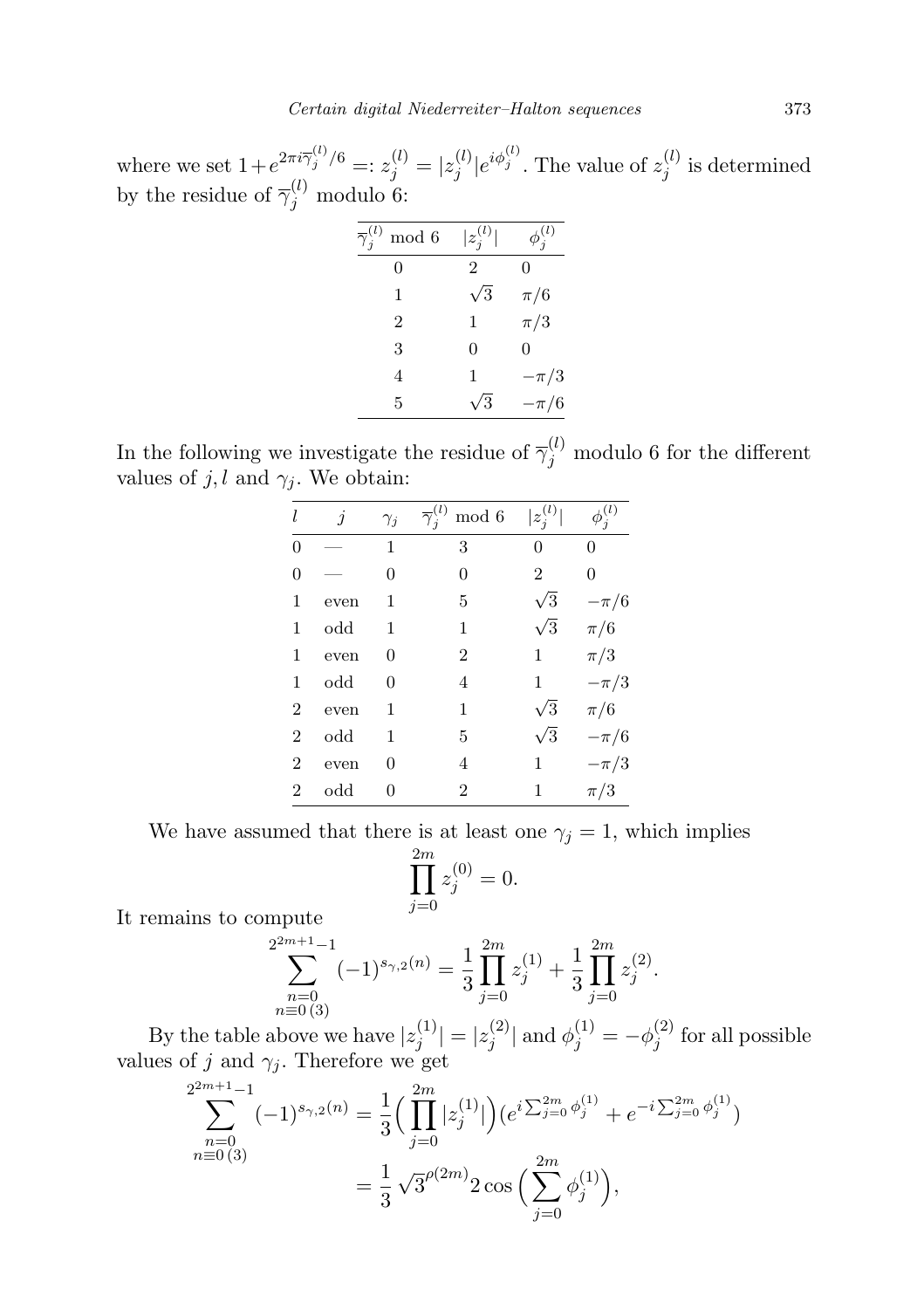where  $\rho(2m) := \#\{0 \le j \le 2m \mid \gamma_j = 1\}$ . For  $\sum_{j=0}^{2m} \phi_j^{(1)}$  we get

$$
\sum_{j=0}^{2m} \phi_j^{(1)} = -\frac{\pi}{6} \sum_{j=0}^{2m} \gamma_j (-1)^j + \frac{\pi}{3} \sum_{j=0}^{2m} (1 - \gamma_j)(-1)^j
$$
  
=  $\frac{\pi}{3} \sum_{j=0}^{2m} (-1)^j - \frac{\pi}{2} \sum_{j=0}^{2m} \gamma_j (-1)^j = \frac{\pi}{3} - \frac{\pi}{2} \sum_{j=0}^{2m} \gamma_j (-1)^j.$ 

So it is easy to check that

$$
\frac{2}{3}\cos\left(\sum_{j=0}^{2m}\phi_j^{(1)}\right) \in \{\pm 1/\sqrt{3}, \pm 1/3\}
$$

and the result follows.

3. Discrepancy bounds for NH sequences. From the general proof of the uniform distribution of NH sequences with uniformly distributed components, given in [\[4\]](#page-25-3), and from the quantitative versions of the results from [\[7\]](#page-25-5) used in this proof, it is possible to derive discrepancy estimates for NH sequences. However, these estimates, also in the best case, are of the form

$$
D_N = O(1/N^{\delta})
$$

with some very small  $\delta > 0$ . So, if we are interested in searching for lowdiscrepancy sequences, then we have to improve the general result (if possible) by using other techniques or to study the sequences individually in more detail.

We already know that there exist non-trivial (i.e., generated by more than one component) low-discrepancy NH sequences, namely the Halton sequences (which are "finite row" NH sequences).

On the other hand, we know from [\[6\]](#page-25-2) that there exist NH sequences combined from digital  $(0, w_i)$ -sequences which definitely are not low-discrepancy sequences, for example the two-dimensional NH sequence generated by the unit matrix in  $\mathbb{Z}_3$  and by

$$
C := \begin{pmatrix} 1 & 1 & 1 & 1 & \dots \\ 0 & 1 & 0 & 0 & \dots \\ 0 & 0 & 1 & 0 & \dots \\ 0 & 0 & 0 & 1 & \dots \\ \vdots & \vdots & \vdots & \vdots & \ddots \end{pmatrix} \in \mathbb{Z}_2^{\mathbb{N} \times \mathbb{N}}
$$

(an "infinite row" NH sequence).

We start our analysis with a more general "negative" result on the discrepancy of "infinite row" NH sequences.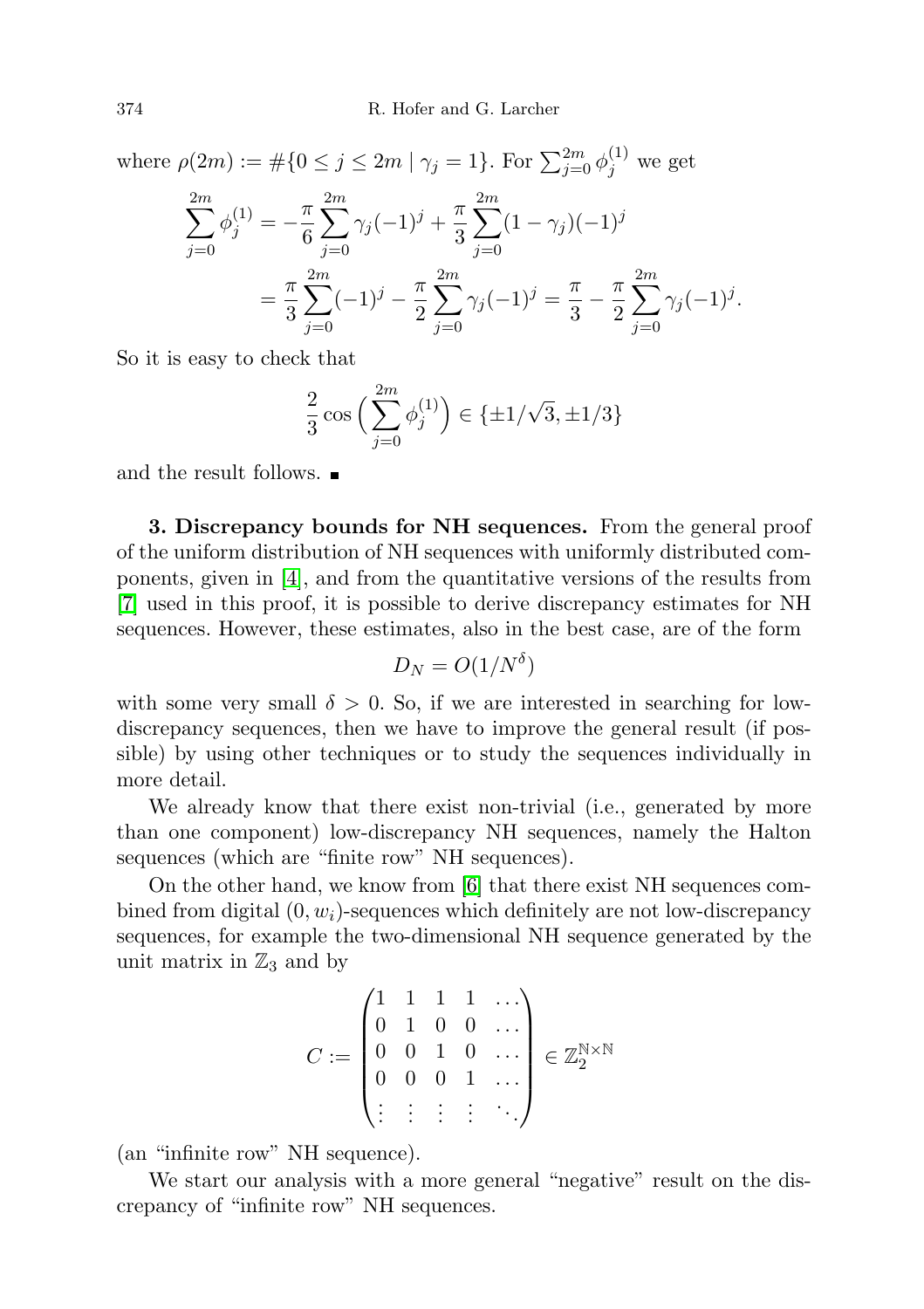THEOREM 2. Let  $(x_n)_{n>0}$  be a NH sequence generated by the unit matrix  $C^{(1)}$  in  $\mathbb{Z}_3$  and by a matrix  $C^{(2)} = (c_{r,j})_{r,j \geq 0}$  in  $\mathbb{Z}_2$  which is arbitrary but contains at least one row with positive upper density d of ones, i.e.,

$$
\limsup_{k \to \infty} \frac{1}{k} \# \{ 0 \le j \le k - 1 \mid c_{r,j} = 1 \} = d > 0
$$

for at least one r. Then for the discrepancy  $D_N^*$  of this sequence we have

$$
ND_N^* = \Omega(N^{\delta})
$$

for every  $\delta < d \cdot \log 3 / {\log 4}$  (i.e.,  $ND^*_N \ge cN^{\delta}$  for a fixed constant  $c > 0$  and infinitely many  $N$ ).

*Proof.* For  $\epsilon > 0$  let  $k = 2m + 1$  be such that

$$
\#\{0 \le j \le k - 1 \mid c_{r,j} = 1\} =: e > (d - \epsilon)k.
$$

There are infinitely many such  $k$ . We consider the set

$$
J := [0, 1/3) \times \bigcup_{a=0}^{2^{r-1}-1} \left[ \frac{a}{2^{r-1}}, \frac{a}{2^{r-1}} + \frac{1}{2^r} \right)
$$

and  $N = 2^k$ . Let the indices  $j_1 < \cdots < j_e$  be such that  $c_{r,j_i} = 1$ . Then  $x_n \in J$  for  $0 \le n < 2^k$  if and only if  $n \equiv 0$  (3) and  $n_{j_1} + \cdots + n_{j_e} \equiv 0$  (2). Hence

$$
|\# \{0 \le n < N \mid \mathbf{x}_n \in J\} - N \cdot \lambda(J)|
$$
\n
$$
= |\# \{0 \le n < N \mid n \equiv 0 \text{ (3) and } s_{\gamma,2}(n) \equiv 0 \text{ (2)}\} - N/6|,
$$

where  $\gamma = (\gamma_0, \ldots, \gamma_{2m})$  with  $\gamma_i = 1$  $\gamma_i = 1$  iff  $j = j_i$  for  $i = 1, \ldots, e$ . By Theorem 1 the above difference is at least  $\geq \frac{1}{3}$  $\frac{1}{3}3^{e/2}$ . Therefore for at least one  $a \in$  $\{0, 1, \ldots, 2^{r-1} - 1\}$  and for  $J_a := [0, 1/3) \times [a/2^{r-1}, a/2^{r-1} + 1/2^r]$  we have

$$
|\# \{ 0 \le n < N \mid \mathbf{x}_n \in J_a \} - N \cdot \lambda(J_a)| \ge \frac{1}{2^{r-1}} \frac{1}{3} 3^{e/2}
$$
\n
$$
> cN^{(d-\epsilon)\log 3/\log 4}
$$

and the result follows.

This result does not give much hope to find large classes of low-discrepancy point sequences within the class of "infinite row" NH sequences, and it seems reasonable to study "finite row" NH sequences. A first step in this direction was already done in [\[6\]](#page-25-2) where a general upper bound for the discrepancy of "finite row" NH sequences was provided. This is a rather technical bound which was not discussed further in [\[6\]](#page-25-2). For our purposes it suffices to give a slightly simplified form of this bound.

Let  $C_1, \ldots, C_s$  be the generating matrices of a "finite row" NH sequence. For arbitrary non-negative integers  $d_1, \ldots, d_s$  let  $L(d_1, \ldots, d_s)$  be minimal such that for all  $i \in \{1, \ldots, s\}$  each of the first  $d_i$  rows of  $C_i$  has length less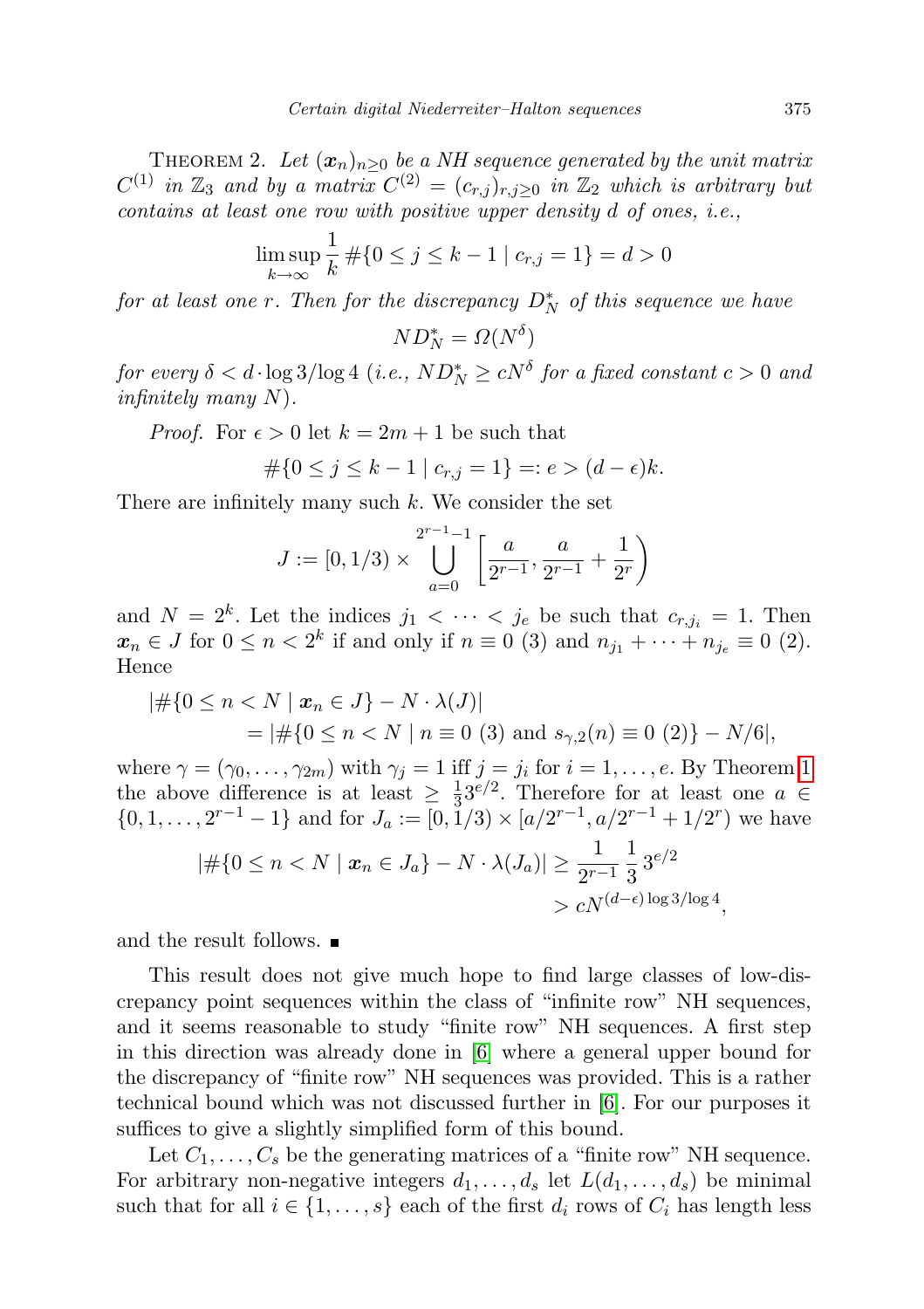than or equal to  $L(d_1,\ldots,d_s)$ . By the length of the row  $(c_{j,1},c_{j,2},c_{j,3},\ldots)$  we mean max ${k \geq 1 \mid c_{j,k} \neq 0}$ , respectively 0 for the zero row. With the help of this length parameter  $L$  we can formulate the discrepancy estimate for "finite row" NH sequences given in [\[6,](#page-25-2) Theorem 3.1].

Let  $(x_n)_{n>0}$  be a "finite row" NH sequence formed by uniformly distributed digital  $(\mathbf{T}_i, w_i)$ -sequences in base  $q_i$ . Then for the discrepancy of this sequence we have

(1) 
$$
D_N \leq \frac{2c}{N} \sum_{\substack{k \\ Q(k) \leq N}} Q(k)P(k) + R,
$$

where

<span id="page-7-0"></span>
$$
\mathbf{k} = (k_{1,1}, \ldots, k_{1,w_1}, k_{2,1}, \ldots, k_{2,w_2}, \ldots, k_{v,1}, \ldots, k_{v,w_v}) \in \mathbb{N}_0^s,
$$
  

$$
P(\mathbf{k}) := \prod_{i=1}^v \prod_{j=1}^{w_i} q_i^{-k_{i,j}}, \quad Q(\mathbf{k}) := \prod_{i=1}^v q_i^{L(k_{i,1}, \ldots, k_{i,w_i})},
$$
  

$$
c = \prod_{i=1}^v q_i^{w_i},
$$

and  $R$  is a positive remainder term which will be needed only in the proof of Theorem [3](#page-8-0) and hence will be dealt with there.

REMARK 1. In searching for low-discrepancy point sequences the esti-mate [\(1\)](#page-7-0) can only help when all generating digital  $(\mathbf{T}_i, w_i)$ -sequences are of dimension 1, i.e.,  $w_i = 1$  for all i. This is because we will show that for a NH sequence with  $v \geq 2$  and  $w_i \geq 2$  for at least one *i*, for the right hand side (RHS) of [\(1\)](#page-7-0) we always have

$$
\text{RHS} \ge c' \frac{1}{\sqrt{N}}
$$

for infinitely many  $N$  with a positive constant  $c'$ .

*Proof.* We may only show this for  $v = 2$ ,  $w_1 = 2$ ,  $w_2 = 1$  since  $(\mathbf{x}_n)_{n \geq 0}$ contains at least one such three-dimensional projection. We can assume that the projection of  $(x_n)_{n\geq 0}$  to the first two coordinates corresponding to  $w_1$ is a digital  $(T, 2)$ -sequence with  $\lim_{m\to\infty} (m - T(m)) = +\infty$ . Otherwise the projection and consequently  $(x_n)_{n>0}$  itself would not be uniformly distributed.

So there are sequences  $u_1 < u_2 < \cdots$  and  $m_1 < m_2 < \cdots$  of positive integers with  $m_i - \mathbf{T}(m_i) = u_i$ . Let  $d_1, d_2 \geq 0$  be arbitrary integers such that  $d_1 + d_2 = u_i$ . Then the first  $d_1$  rows of  $C^{(1)}$  and the first  $d_2$  rows of  $C^{(2)}$  ( $C^{(1)}$  and  $C^{(2)}$  are the generator matrices of the digital sequence) are together linearly independent and therefore  $L(d_1, d_2) \geq u_i$ .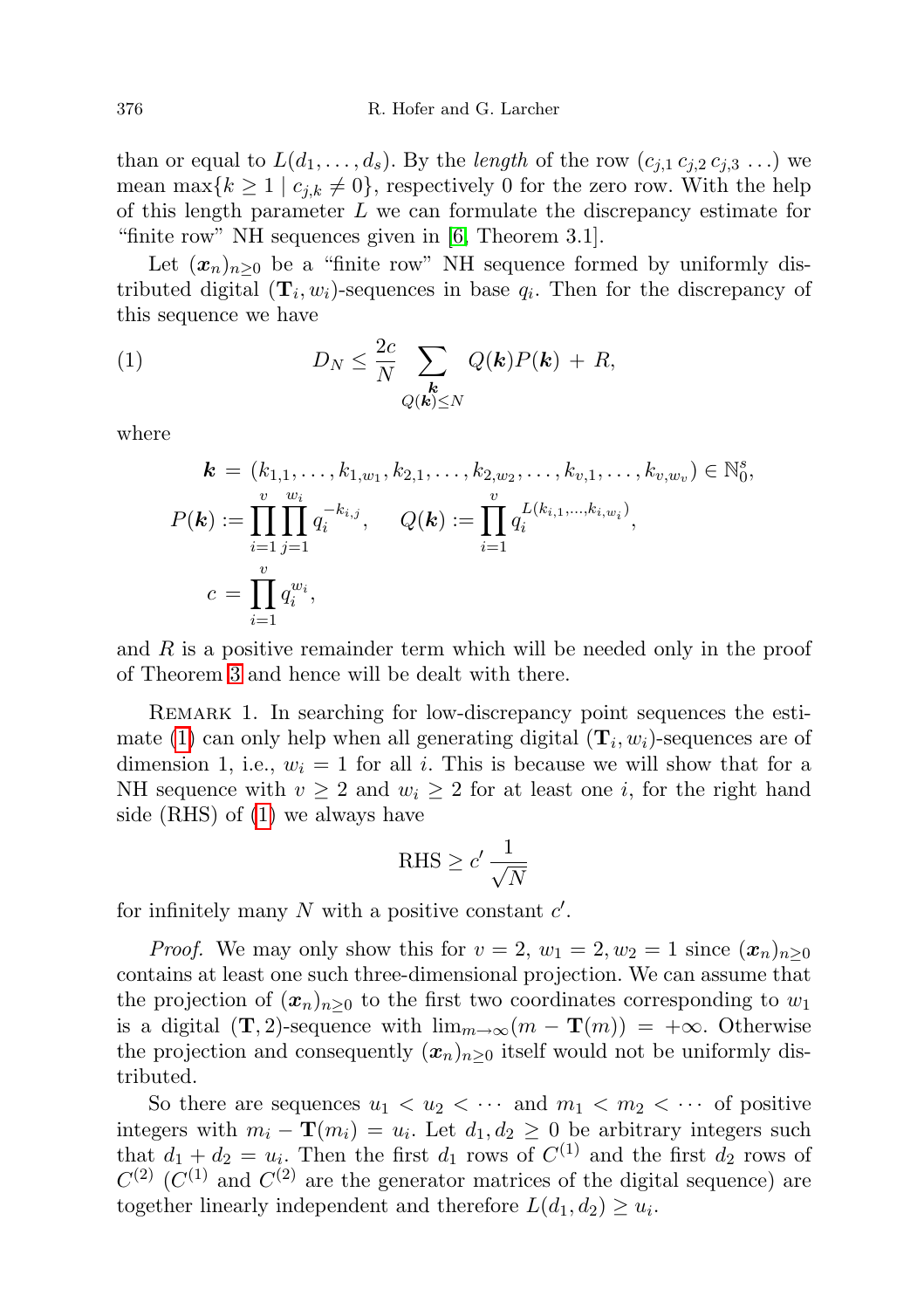In particular,  $L([u_i/2], 0) \ge u_i$  or  $L(0, [u_i/2]) \ge u_i$ , say the former. Then for all (infinitely many)  $N = q_1^{L([u_i/2],0)}$  we have

RHS 
$$
\geq \frac{2c}{N} \sum_{\mathbf{k}=(\lceil u_i/2 \rceil,0,0)} Q(\mathbf{k})P(\mathbf{k}) = \frac{2c}{q_1^{L(\lceil u_i/2 \rceil,0)}} q_1^{L(\lceil u_i/2 \rceil,0)} q_1^{-\lceil u_i/2 \rceil}
$$
  

$$
= \frac{2c}{q_1^{\lceil u_i/2 \rceil}} \geq \frac{2c}{q_1^{(L(\lceil u_i/2 \rceil,0)+1)/2}} = \frac{2c}{\sqrt{q_1}} \cdot \frac{1}{\sqrt{N}}.
$$

For the case of  $w_i = 1$  for all i, to obtain a uniformly distributed NH sequence we trivially must have

$$
L^{(i)}(d) := L(\underbrace{0, \dots, 0, d}_{i}, 0, \dots, 0) \geq d
$$

for all  $i$  and  $d$ .

The discrepancy bound in [\(1\)](#page-7-0) will give us useful (low-discrepancy) results for the case that  $L^{(i)}(d) \leq d + v$  for all i and d and a fixed constant v. (For example for the Halton sequence we have  $v = 0$  and for the Halton sequence based on Gray Code digits (see [\[5\]](#page-25-6) or [\[3\]](#page-25-7)) we have  $v = 1$ .)

<span id="page-8-0"></span>THEOREM 3. Let  $(x_n)_{n>0}$  be a NH sequence with  $w_i = 1$  for all i and  $L^{(i)}(d) \leq d+v$  for all i and d, with fixed constant v. Then for the discrepancy  $D_N^*$  of  $(x_n)_{n\geq 0}$ , for all N large enough we have

$$
D_N^* \le c'(q_1 \cdots q_s)^{2v} (\log N)^s / N
$$

with  $c'$  depending only on  $s, q_1, \ldots, q_s$ .

*Proof.* If  $w_i = 1$  for all i and  $L^{(i)}(d) \leq d + v$  for all i and d it can easily be seen by checking the rather technical definition of the remainder term R of the RHS in [\(1\)](#page-7-0) given in [\[6\]](#page-25-2), that R can be absorbed by the first term of RHS, i.e.,

<span id="page-8-1"></span>(2) 
$$
D_N^*(\omega) \le c''(q_1 \cdots q_s)^v \frac{1}{N} \sum_{\substack{k \\ Q(k) \le N}} Q(k)P(k)
$$

with a certain constant  $c''$  depending only on  $s, q_1, \ldots, q_s$ . (We will not go into the technical details of this fact here, but for the reader who will undertake this task we just note that in this special case

$$
L(\tilde{\zeta}(i_0, j_0, \theta + 1)) \le L(\tilde{\zeta}(i_0, j_0, \theta)) + v + 1,
$$
  
 
$$
Q(\tilde{\zeta}(i_0, j_0, \theta + 1)) \le Q(\tilde{\zeta}(i_0, j_0, \theta)) \cdot q_{i_0}^{v+1},
$$

and since by definition of  $\theta$ ,

$$
Q(\tilde{\zeta}(i_0,j_0,\theta)) \leq N \leq Q(\tilde{\zeta}(i_0,j_0,\theta+1)),
$$

we have  $N/Q(\tilde{\zeta}(i_0,j_0,\theta)) \leq q_{i_0}^{v+1}$ . Now the result immediately follows by inserting in  $(2)$ .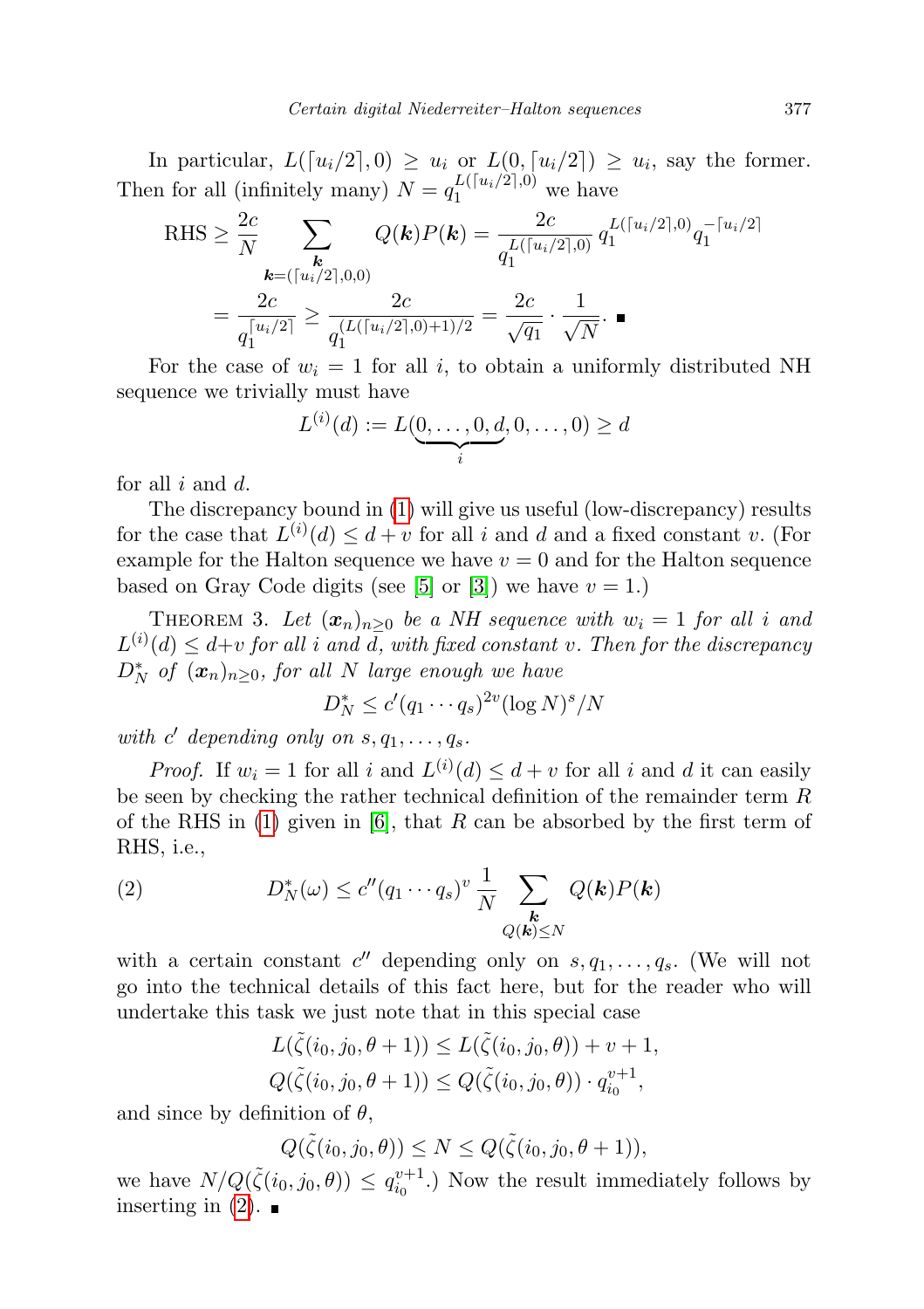But already if  $L^{(i)}(d)$  grows slightly faster than d, for example if  $L^{(i)}(d)$  =  $d(1 + \epsilon)$  for infinitely many d, then the RHS of [\(1\)](#page-7-0) is not helpful any more.

REMARK 2. For example, if  $(x_n)_{n\geq 0}$  is a NH sequence with  $w_i = 1$  for all i,  $L^{(1)}(d) = d(1+\epsilon)$  for all d and  $L^{(i)}(d) = d$  for all  $i \geq 2$  and all d, then for the RHS of [\(1\)](#page-7-0) we get

$$
\begin{aligned} \text{RHS} &\geq \frac{2c}{N}\sum_{\substack{k_1,k_2,\ldots,k_s\\ q_1^{k_1(1+\epsilon)}q_2^{k_2}\ldots q_s^{k_s}\leq N}}q_1^{\epsilon k_1} \geq \frac{2c}{N}\sum_{\substack{k_1\\ q_1^{k_1(1+\epsilon)}\leq N}}q_1^{\epsilon k_1}\\ &\geq c'\frac{1}{N^{1/(1+\epsilon)}} \end{aligned}
$$

(with  $c' > 0$  depending only on  $s, q_1, \ldots, q_s$ ).

The RHS of [\(1\)](#page-7-0) shows a strong dependence on the length of the rows of the generator matrices, which is quite astonishing. So of course we have to ask if the discrepancy bound [\(1\)](#page-7-0) is too weak, and whether it could be improved so as to get rid of the essential dependence on  $L$  in this bound. However, we will show by examples that this is not possible in general, and that the dependence of the discrepancy of a NH sequence on the parameter L is essential.

EXAMPLE 1. Let  $(x_n)_{n\geq 0}$  be a NH sequence generated by the unit matrix in  $\mathbb{Z}_3$  and a matrix  $C^{(2)} = (c_{i,j}^{(2)})_{i,j \geq 1}$  in  $\mathbb{Z}_2$  with finite rows of the following form.

Assume there are row indices  $r_1 < r_2 < \cdots$ , a  $\rho > \log 4/\log 3$ , an  $\epsilon > 0$ and for each  $r_i$  an odd  $k_i$  such that

$$
e_i := \#\{1 \le j \le k_i \mid c_{r_i,j}^{(2)} = 1\} > \max\{\rho r_i, \epsilon k_i\}.
$$

That means: there are infinitely many rows in which the number of 1s is "not too small" (>  $\rho r_i$ ) and "not too thin" (>  $\epsilon k_i$ ).

A concrete example is given by  $C^{(2)}$  with

$$
c_{i,j}^{(2)} = \begin{cases} 1 & \text{for } i \le j \le (1+\kappa)i, \\ 0 & \text{otherwise,} \end{cases}
$$

with some  $\kappa > \log 4 / \log 3$ .

We show that for the discrepancy of such sequences we have

$$
ND_N^* \ge N^{\delta}
$$

for infinitely many N and

$$
\delta := \left(1 - \frac{1}{\rho} \frac{\log 4}{\log 3}\right) \cdot \epsilon > 0.
$$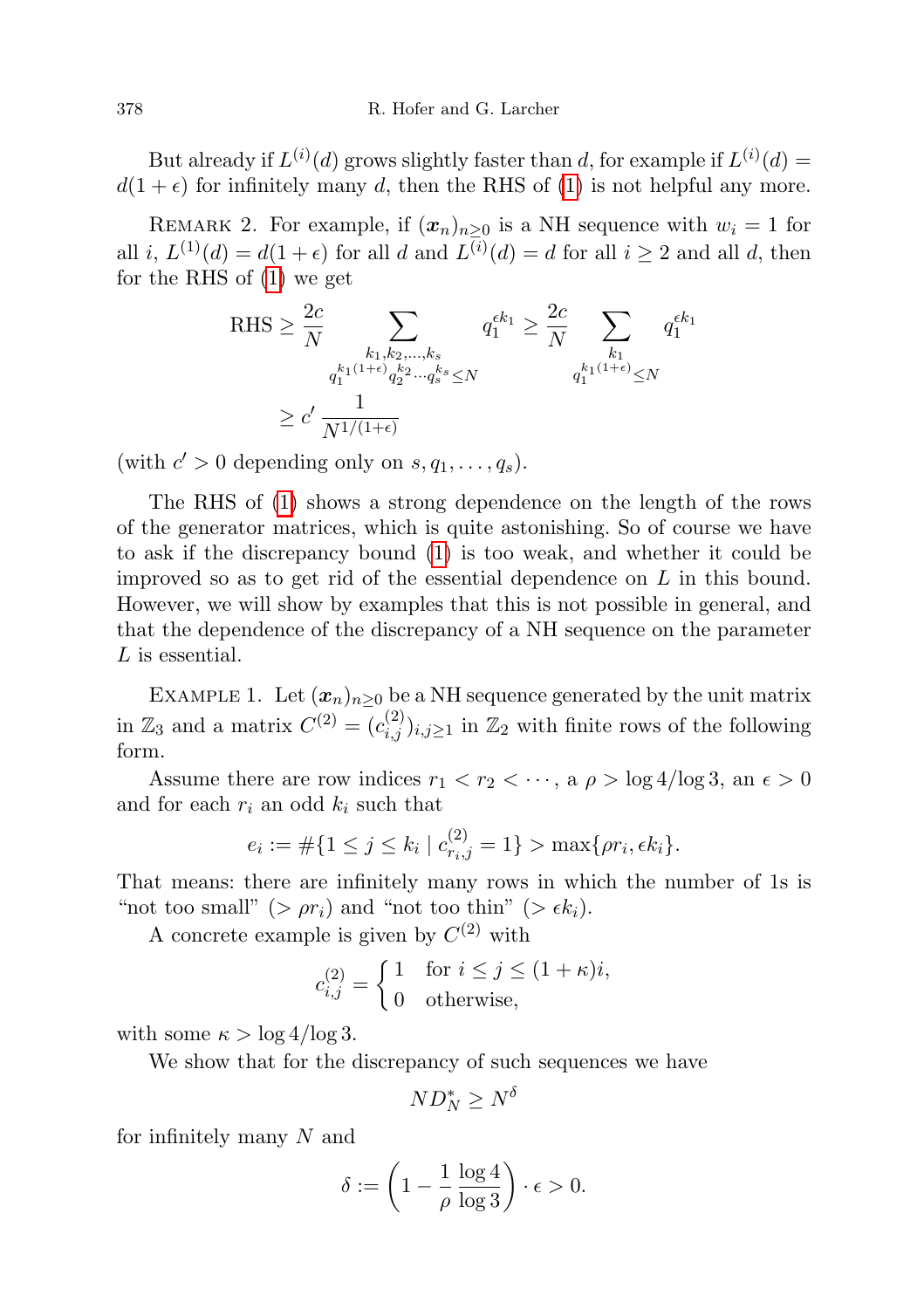*Proof.* Consider  $N = 2^{k_i}$  (note that  $k_i \geq r_i$ ) and the set

$$
J := [0, 1/3) \times \bigcup_{a=0}^{2^{r_i-1}-1} \left[ \frac{a}{2^{r_i-1}}, \frac{a}{2^{r_i-1}} + \frac{1}{2^{r_i}} \right] =: \bigcup_{a=0}^{2^{r_i-1}-1} J_a,
$$

a union of  $2^{r_i-1}$  intervals of total volume  $1/(3 \cdot 2^{r_i})$ .

Let  $j_1 < \cdots < j_{e_i} \le k_i$  be such that  $c_{r_i,j_l} = 1$ . Then  $x_n \in J$  if and only if  $n \equiv 0$  (3) and  $n_{j_1} + \cdots + n_{j_{e_i}} \equiv 0$  (2).

By Theorem [1](#page-3-0) we have

$$
|\#\{0 \le n < N \mid n \equiv 0 \ (3) \text{ and } n_{j_1} + \cdots + n_{j_{e_i}} \equiv 0 \ (2)\} - N/6| > \frac{1}{3} 3^{e_i/2}.
$$

Hence for at least one a we have

$$
\left| \#\{0 \le n < N \mid \mathbf{x}_n \in J_a\} - \frac{N}{3 \cdot 2^{r_i}} \right| > \frac{2}{3} \frac{1}{2^{r_i}} 3^{e_i/2} > \left(\frac{3^{1/2}}{2^{1/\rho}}\right)^{\epsilon \cdot k_i} = N^{\delta}.
$$

It is plausible that the discrepancy does not depend on the length of the rows of the generator matrices but on the *number of* 1s in the rows. Until now, we have not been able to decide this question. The above results leave the following problems open.

OPEN PROBLEM 1. Determine whether the following two-dimensional NH sequences in bases 3 and respectively 2 are low-discrepancy sequences or not (respectively: give good lower and upper bounds for their discrepancy):

1.  $C^{(1)}$  the unit matrix in  $\mathbb{Z}_3$  and

$$
C^{(2)} = \begin{pmatrix} 1 & 0 & 0 & 1 & 0 & 0 & \dots \\ 0 & 1 & 0 & \dots & 0 & 1 & 0 & 0 & \dots \\ 0 & 0 & 1 & 0 & \dots & 0 & 1 & 0 & 0 & \dots \\ \vdots & \vdots & \vdots & \vdots & \vdots & \ddots & \vdots & \vdots & \ddots \end{pmatrix}
$$

in  $\mathbb{Z}_2$  with  $l_1, l_2, l_3, \ldots$  arbitrary but  $\limsup_{i \to \infty} l_i = +\infty$ . 2.  $C^{(1)}$  the unit matrix in  $\mathbb{Z}_3$  and

C (2) = 1 l1 z }| { 00 . . . 0 1 l2 z }| { 00 . . . 0 1 0 . . . 0 1 0 0 0 0 . . . 0 0 1 0 0 0 . . . . . . . . . . . . . . . . . . ∈ Z N×N 2 .

The first row contains infinitely many 1s but with density 0.  $(l_1, l_2, \ldots)$ can be chosen such that the 1s are arbitrarily thin in the first row).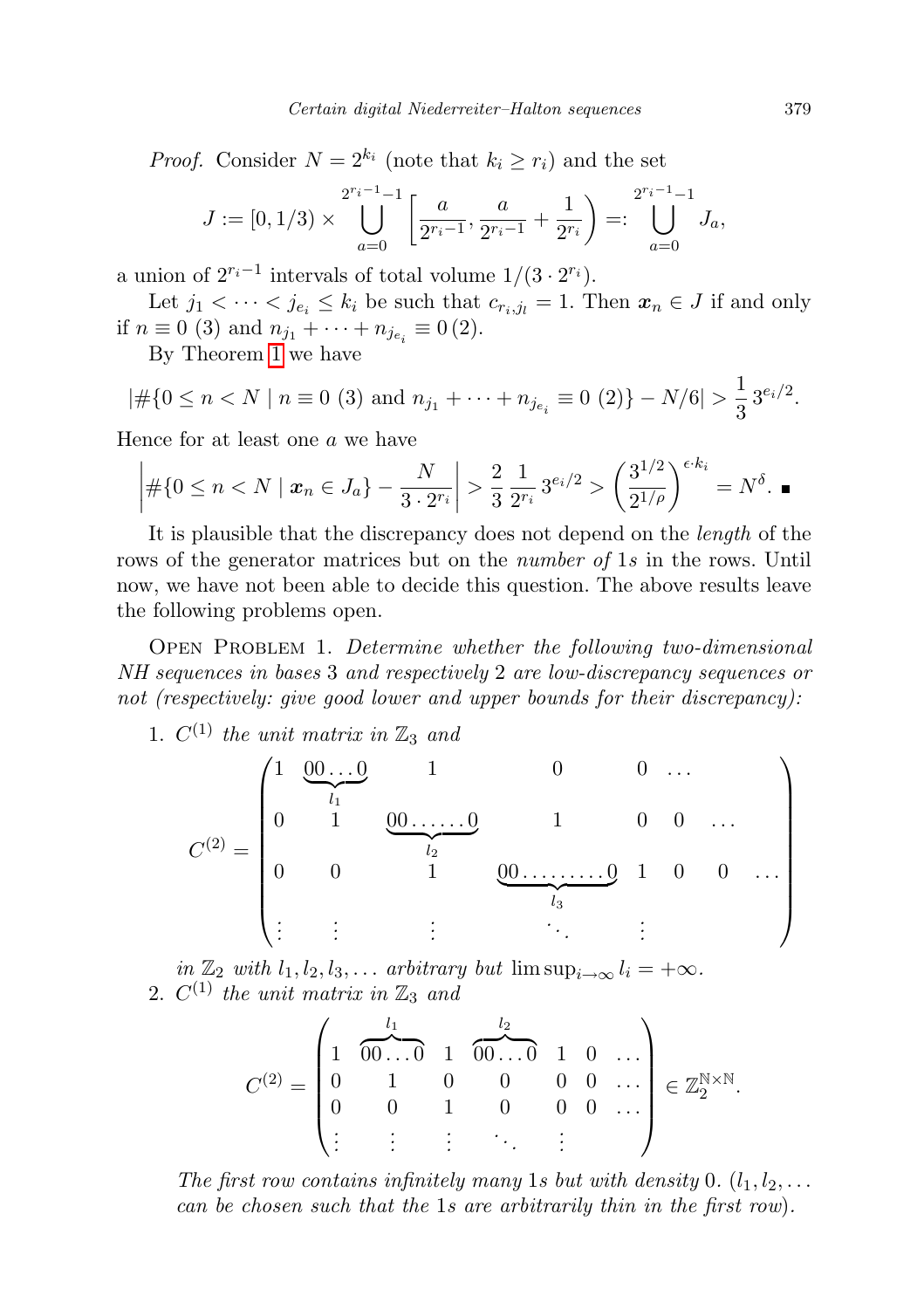$$
C^{(1)} = C^{(2)} = \begin{pmatrix} 1 & 1 & 1 & 1 & \dots \\ 0 & 1 & 0 & 0 & \dots \\ 0 & 0 & 1 & 0 & \dots \\ 0 & 0 & 0 & 1 & \dots \\ \vdots & \vdots & \vdots & \vdots & \ddots \end{pmatrix}
$$

but  $C^{(1)}$  in  $\mathbb{Z}_3$  and  $C^{(2)}$  in  $\mathbb{Z}_2$ . We conjecture that  $ND_N^* = \Omega(N^{\delta})$  for some  $\delta > 0$ . A proof would need lower bounds for the results of Kim in [\[7\]](#page-25-5) on the joint distributions of sums of digits in different bases.

Even if it is possible to give sharper discrepancy estimates for "finite row" NH sequences which are applicable also for the general case of  $w_i \geq 2$ for some  $i$ , we would still have the following problem. Until now, we do not know any digital  $(t, s)$ -sequence in dimension  $s \geq 2$  which is generated by matrices with finite rows exclusively.

All low-discrepancy digital  $(t, s)$ -sequences in dimension  $s \geq 2$  provided until now by Sobol' [\[12\]](#page-25-8), Faure [\[2\]](#page-25-9), Niederreiter [\[11\]](#page-25-0), Niederreiter–Xing [\[13\]](#page-25-10), et al. have been generated by matrices with infinite rows also.

So until now we also do not know if there exist low-discrepancy "finite row" NH sequences with  $w_i \geq 2$  for some i. This gap will be filled in the next section by proving for arbitrary dimension s the existence of digital  $(0, s)$ -sequences generated by matrices with finite rows of—in some sense shortest possible length. We will also give concrete examples.

4. Digital  $(0, s)$ -sequences generated by matrices with finite rows. Since we have claimed to provide in some sense shortest possible row lengths, we first give a lower bound for the row lengths.

PROPOSITION 1. Let  $C_1, \ldots, C_s$  be the generator matrices of a digital  $(0, s)$ -sequence in prime base  $q \geq s$ . Then for every positive integer d there exists  $i \in \{1, \ldots, s\}$  such that

$$
L(\underbrace{0,\ldots,0}_{i-1},d,0,\ldots,0)\geq sd.
$$

*Proof.* Assume that there is a  $d > 0$  such that for all  $i \in \{1, \ldots, s\}$ ,

$$
L(\underbrace{0,\ldots,0}_{i-1},d,0,\ldots,0)
$$

We consider the  $sd \times sd$ -matrix consisting of

the upper left  $d \times sd$ -submatrix of  $C_1$  together with the upper left  $d \times sd$ -submatrix of  $C_2$  together with . . . the upper left  $d \times sd$ -submatrix of  $C_s$ .

3.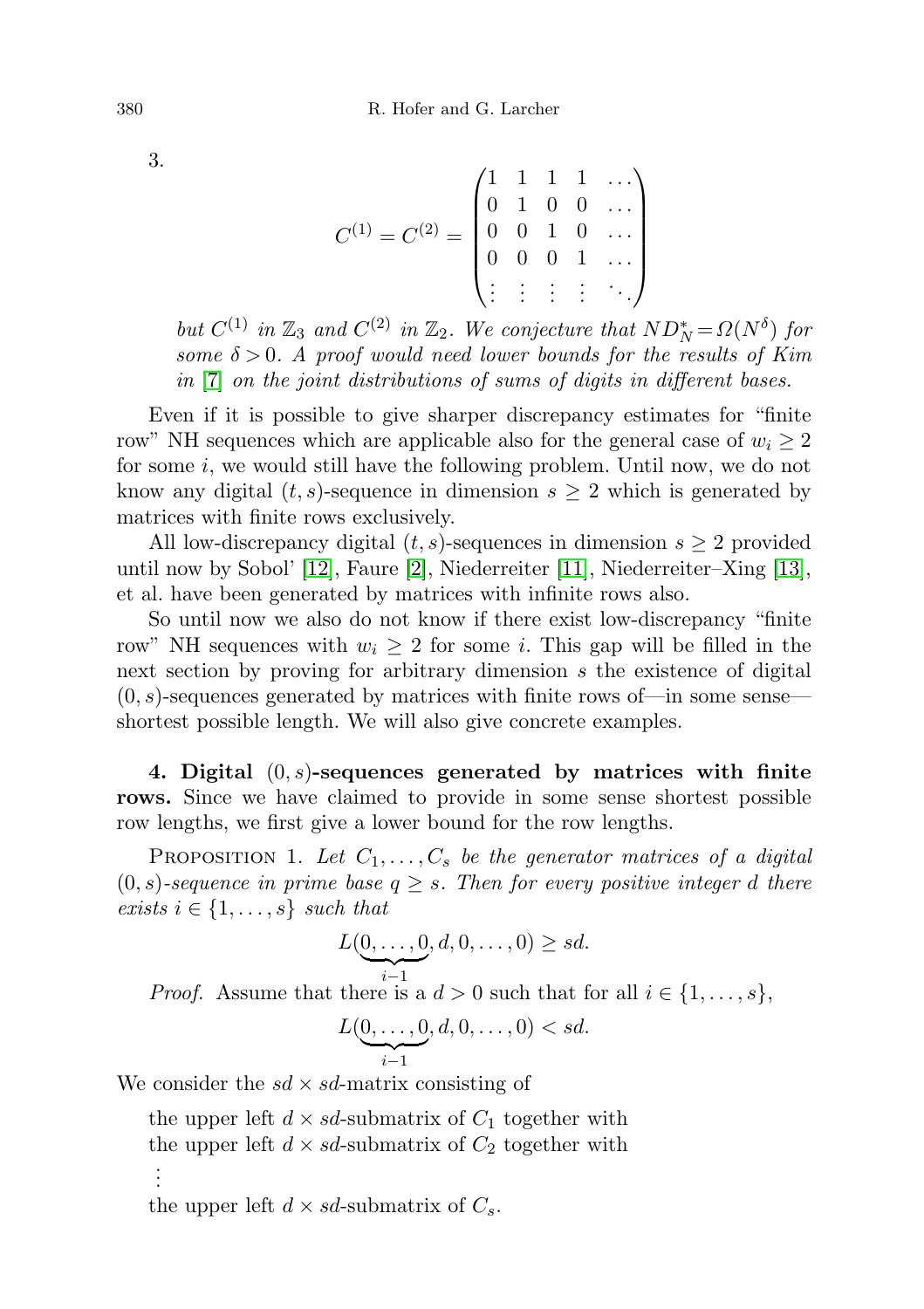This matrix does not have rank sd, since the last column is a zero column. This contradicts  $\mathbf{T} \equiv 0$ .

If we assume that for a digital  $(0, s)$ -sequence in prime base  $q \geq s$  we have  $L(d, 0, \ldots, 0) = sd$  for all  $d \in \mathbb{N}$ , we can deduce by a similar argument that for all  $d \in \mathbb{N}$  there exists  $i \in \{2, \ldots, s\}$  such that

$$
L(\underbrace{0,\ldots,0}_{i-1},d,0,\ldots,0) \ge sd-1.
$$

In the next step we assume that  $L(d, 0, \ldots, 0) = sd$  and  $L(0, d, 0, \ldots, 0) =$ sd − 1 for all  $d \in \mathbb{N}$  and deduce that for all  $d \in \mathbb{N}$  there exists  $i \in \{3, ..., s\}$ such that  $L(0, ..., 0, d, 0, ..., 0) \ge sd - 2$  and so on.

$$
\widetilde{i-1}
$$

Step by step we get a certain lower bound for the parameter L.

In the following we search for in a certain sense "optimal" digital  $(0, s)$ sequences in prime base  $q \geq s$  with generator matrices  $C_1, \ldots, C_s$  such that for every  $i \in \{1, \ldots, s\}$  we have

$$
L(\underbrace{0,\ldots,0}_{i-1},d,0,\ldots,0) = sd - (i-1)
$$

for all  $d \in \mathbb{N}$ . We call such digital  $(0, s)$ -sequences generated by matrices with lowest possible row lengths.

4.1. On existence of digital  $(0, s)$ -sequences generated by matrices with lowest possible row lengths. In order to ensure that there exist digital  $(0, s)$ -sequences generated by matrices with lowest possible row lengths, we modify digital  $(0, s)$ -sequences in prime base  $q \geq s$ . The latter sequences exist: examples were introduced by Faure [\[2\]](#page-25-9) and also by Sobol' [\[12\]](#page-25-8) for  $q = 2$  based on the Pascal matrices given in the following example.

<span id="page-12-0"></span>EXAMPLE 2. The *Pascal matrices*  $P^{(0)}, P^{(1)}, \ldots, P^{(q-1)}$  in prime base q are defined by

$$
P^{(i)} := \begin{pmatrix} 1 & \binom{1}{0}i^1 & \binom{2}{0}i^2 & \binom{3}{0}i^3 & \cdots \\ 0 & 1 & \binom{2}{1}i^1 & \binom{3}{1}i^2 & \cdots \\ 0 & 0 & 1 & \binom{2}{1}i^1 & \cdots \\ \vdots & \vdots & \vdots & \ddots & \vdots \end{pmatrix} \in \mathbb{Z}_q^{\mathbb{N} \times \mathbb{N}}
$$

modulo q, where  $i \in \{0, 1, \ldots, q-1\}$ . It is well known that the matrices  $P^{(0)}, P^{(1)}, \ldots, P^{(q-1)}$  generate a digital  $(0, q)$ -sequence in base q. Note that each Pascal matrix is a non-singular upper triangular matrix (NUT matrix) and  $P^{(0)}$  is the unit matrix in  $\mathbb{Z}_q$ .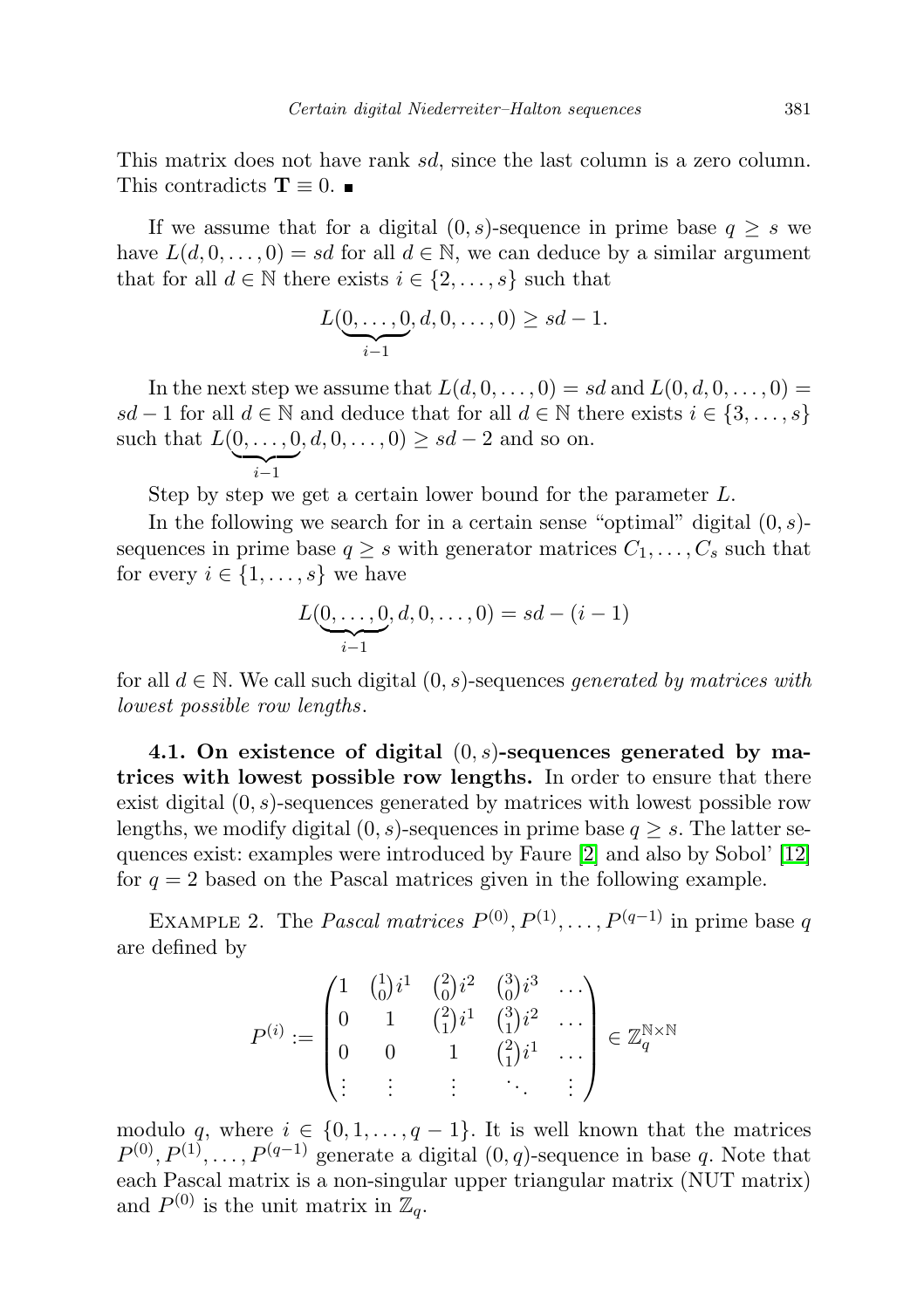The following theorem yields existence of a digital  $(0, s)$ -sequence in prime base  $q \geq s$  generated by matrices consisting of rows with lowest possible lengths.

<span id="page-13-0"></span>THEOREM 4. For all  $s \geq 1$  and all primes  $q \geq s$  there exist matrices  $C'_1, \ldots, C'_s \in \mathbb{Z}_q^{\mathbb{N} \times \mathbb{N}}$  that are generator matrices with lowest possible row lengths of a  $(0, s)$ -sequence in base q.

We prove the existence of such matrices by scrambling the digital  $(0, s)$ sequence in prime base  $q \geq s$ . Thereby we also provide a construction principle for such sequences.

Our method of scrambling is based on the following result of Faure and Tezuka [\[3,](#page-25-7) Proposition 1]:

<span id="page-13-1"></span>LEMMA 1. Let  $C_1, \ldots, C_s \in \mathbb{Z}_q^{\mathbb{N} \times \mathbb{N}}$  be the generator matrices of a digital  $(0, s)$ -sequence in prime base  $q \geq s$ . If M is a NUT matrix in  $\mathbb{Z}_q$ , then the matrices  $C_1M, \ldots, C_sM$  generate a digital  $(0, s)$ -sequence in prime base  $q \geq s$ .

*Proof of Theorem [4.](#page-13-0)* Let  $q \in \mathbb{P}$  and  $s \leq q$  be fixed. We choose matrices  $C_1, \ldots, C_s \in \mathbb{Z}_q^{\mathbb{N} \times \mathbb{N}}$  which generate a digital  $(0, s)$ -sequence in prime base  $q \geq s$ . Such matrices exist by Example [2.](#page-12-0) In the following we search for a scrambling NUT matrix M such that  $C'_1 := C_1 M, \ldots, C'_s := C_s M$  are generator matrices with lowest possible row lengths of a digital  $(0, s)$ -sequence in prime base  $q \geq s$ . Hence

$$
L(d, 0, 0, ..., 0, 0) = sd \quad \forall d \in \mathbb{N},
$$
  
\n
$$
L(0, d, 0, ..., 0, 0) = sd - 1 \quad \forall d \in \mathbb{N},
$$
  
\n
$$
\vdots
$$
  
\n
$$
L(0, 0, 0, ..., 0, d) = sd - (s - 1) \quad \forall d \in \mathbb{N}.
$$

By the structure of the problem we can determine the matrix  $M$  columnwise.

Fix  $m \in \mathbb{N}$ . In the following we determine the mth column of M, denoted by  $c_m$ . Since M is an UT matrix, we just have to determine the first m entries of  $c_m$  (all others are 0). Since M is non-singular as well, we set the mth entry of  $c_m$  equal to 1. Thus all diagonal entries of M are 1. In order to determine the remaining  $m-1$  unknown entries of  $c_m$  we consider the desired parameter L of the above form.

• The dth row of  $C_1' = C_1M$  should have length  $(\le)$  ds for all  $d \in \mathbb{N}$ . This is guaranteed if at least the first  $|(m - 1)/s|$ -entries of the mth column of  $C'_1$  are zero. (Here and later on  $\lfloor x \rfloor$  denotes the integer part of a real  $x.$ )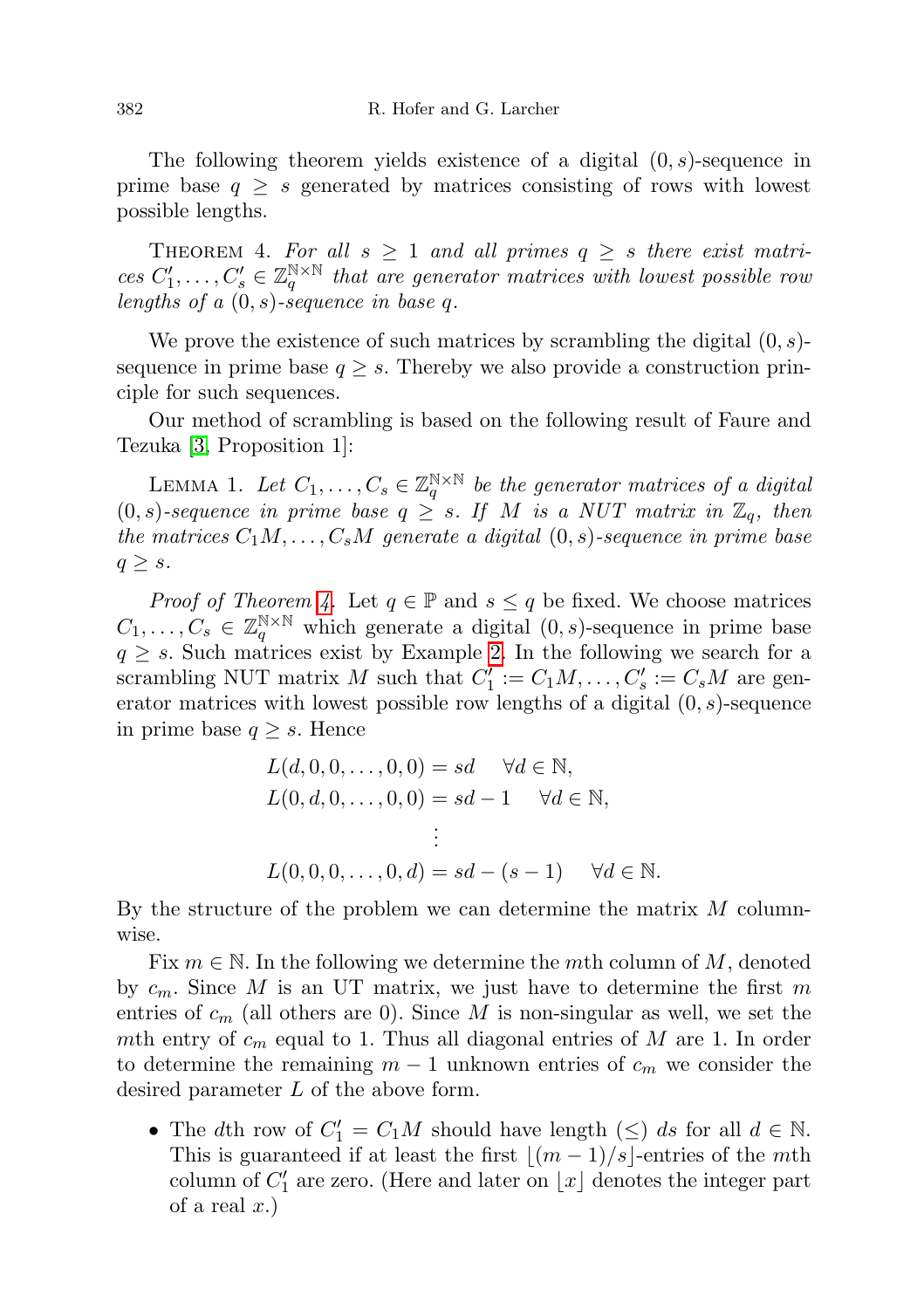- Analogously, we set the first  $\lfloor m/s \rfloor$ -entries of the mth column of  $C_2'$ equal to zero to guarantee that the dth row of  $C_2'$  has length  $(\le)$   $ds-1$ for all  $d \in \mathbb{N}$ . . . .
- Finally, we set the first  $|(m + s 2)/s|$ -entries of the mth column of  $C_s'$  equal to zero to guarantee that the  $d\text{th}$  row of  $C_s'$  has length  $(\leq)$  $ds - (s - 1)$  for all  $d \in \mathbb{N}$ .

Altogether, we get  $m-1$  fixed zero entries in the mth columns of  $C'_1, \ldots, C'_s$ , since

$$
\sum_{i=1}^{s} \left\lfloor \frac{m+i-2}{s} \right\rfloor = m-1.
$$

This can be easily checked by setting  $m = qs + r$  where  $q \in \mathbb{N}_0$  and  $r \in$  $\{0, 1, \ldots, s-1\}.$ 

Hence the first  $m-1$  unknown entries of the mth column of M can be determined from the following system of equations:

$$
D \cdot (c_{1,m}, c_{2,m}, \dots, c_{m-1,m}, 1, 0, 0, \dots)^{\top} = (\underbrace{0, 0, \dots, 0}_{m-1})^{\top},
$$

where D is the matrix  $\in \mathbb{Z}_q^{(m-1)\times \mathbb{N}}$  formed by

the first  $|(m - 1)/s|$  rows of  $C_1$  together with the first  $|m/s|$  rows of  $C_2$  together with . . .

the first  $|(m + s - 2)/s|$  rows of  $C_s$ .

Since  $C_1, \ldots, C_s$  are generator matrices of a digital  $(0, s)$ -sequence in prime base  $q \geq s$ , the left  $(m-1) \times (m-1)$ -submatrix of D has full rank. Hence the  $m-1$  unknown entries of  $c_m$ , namely  $c_{1,m}, c_{2,m}, \ldots, c_{m-1,m}$ , are uniquely determined.

Since  $m$  was arbitrarily chosen, the matrix  $M$  with the properties claimed above can be determined columnwise and the matrices  $C'_1, \ldots, C'_s$  with "lowest possible parameter  $L^{\prime\prime}$  can be computed by matrix multiplication.

The proof above already provides an algorithm to obtain matrices  $C'_1, \ldots, C'_s$  consisting of rows of lowest possible lengths which generate a  $(0, s)$ -sequence.

In the next subsection we give explicit examples. We investigate digital  $(0, s)$ -sequences in prime base  $q \geq s$  generated by s Pascal matrices in base q for  $s = 1$ ,  $s = 2$  and  $s = q$ . The aim is to determine scrambling matrices which lead to digital  $(0, s)$ -sequences in prime base  $q \geq s$  generated by matrices with lowest possible row lengths. Furthermore, we discover some interesting properties of these scrambling matrices and the generator matrices with lowest possible row lengths.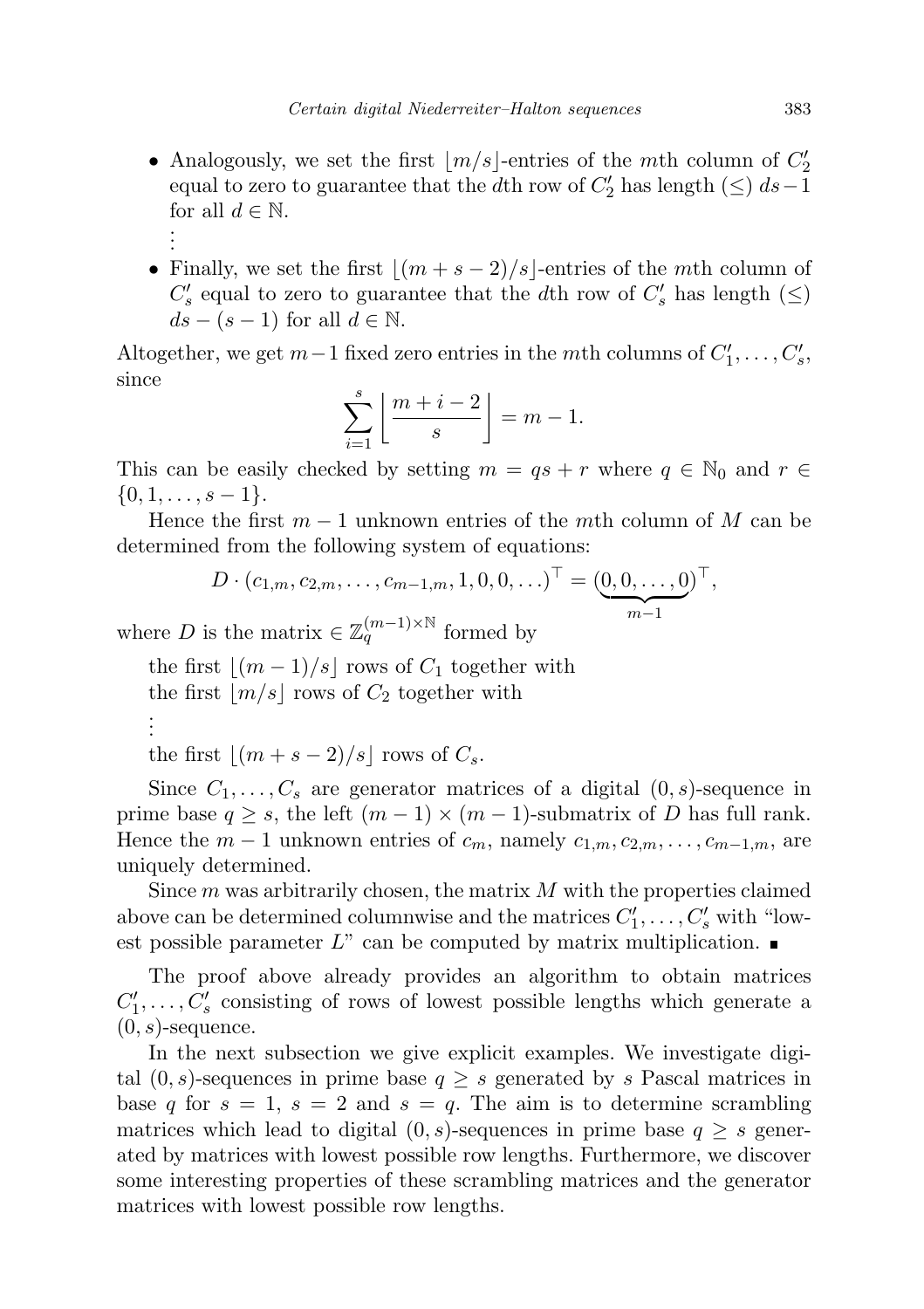4.2. Concrete examples. In the previous subsection we proved existence of digital  $(0, s)$ -sequences in any prime base  $q \geq s$  such that the generator matrices have best possible  $L$  parameter and we provided a general construction principle. In this subsection, we give explicit examples by applying the above method to Pascal matrices.

We redefine the *i*<sup>th</sup> Pascal matrix in base q by  $P^{(i)} := (p_{j,k}^{(i)})_{j,k \geq 1}$ . The kth entry of the j<sup>th</sup> row in  $P^{(i)}$  is given by

$$
p_{j,k}^{(i)} = \begin{cases} {k-1 \choose j-1} i^{k-j}, & 1 \le j \le k, \\ 0, & j > k, \\ 0, & j \le 0, \end{cases}
$$

modulo q, where  $k \in \mathbb{N}$ ,  $j \in \mathbb{Z}$  and  $0^0 := 1$ . Here we extend the domain of j, because this will be useful for the investigations in this subsection. In the following,  $P^{(i)}$  will sometimes be denoted by  $P^{(i)} = (\text{col}_1^{(i)}, \text{col}_2^{(i)}, \text{col}_3^{(i)}, \ldots),$ where  $col_k^{(i)}$  is the kth column of  $P^{(i)}$ .

<span id="page-15-1"></span>PROPOSITION 2. Let  $q \in \mathbb{P}$ . The set  $P^{(0)}, P^{(1)}, \ldots, P^{(q-1)}$  with matrix multiplication  $\circ$  forms an abelian group with  $P^{(i)} \circ P^{(j)} = P^{(i+j)}(q)$  for all  $i, j \in \mathbb{Z}_q$ .

*Proof.* It suffices to prove  $P^{(i)} \circ P^{(j)} = P^{(i+j(q))}$  for all  $i, j \in \mathbb{Z}_q$ .

We define  $C := P^{(i)} \circ P^{(j)}$ , compute  $c_{m,n}$  and compare it to  $p_{m,n}^{(i+j)}$ . Since all  $P^{(k)}$  are NUT matrices it suffices to check the case  $m \leq n$  (otherwise we get the trivial equation  $0 = 0$ :

$$
c_{m,n} = \sum_{l=1}^{\infty} p_{m,l}^{(i)} p_{l,n}^{(j)} = \sum_{l=m}^{n} {l-1 \choose m-1} i^{l-m} {n-1 \choose l-1} j^{n-l},
$$
  

$$
p_{m,n}^{(i+j)} = {n-1 \choose m-1} (i+j)^{n-m} = \sum_{l=0}^{n-m} {n-1 \choose m-1} {n-m \choose l} i^l j^{n-m-l}
$$
  

$$
= \sum_{l=m}^{n} {n-1 \choose m-1} {n-m \choose l-m} i^{l-m} j^{n-l}.
$$

It is easy to check the equality of  $\binom{n-1}{m-1}$  $\binom{n-1}{m-1}\binom{n-m}{l-m}$  and  $\binom{l-1}{m-1}$  $\binom{l-1}{m-1}\binom{n-1}{l-1}$ , which concludes the proof.

For each  $i \in \{0, \ldots, q-1\}$  we can scramble the  $(0, 1)$ -sequence generated by  $P^{(i)}$  using its inverse  $P^{(q-i)}$  as scrambling matrix. Hence the resulting matrix fulfills  $L(d) = d$  for all  $d \in \mathbb{N}$ . Columnwise construction, as in the proof of Theorem [4,](#page-13-0) would provide the same scrambling matrix.

<span id="page-15-0"></span>In the next theorem we define for each  $i \in \{1, \ldots, q-1\}$  a NUT matrix  $M \in \mathbb{Z}_q^{\mathbb{N} \times \mathbb{N}}$  such that the matrices  $M = P^{(0)}M$  and  $P^{(i)}M$  satisfy  $L(d, 0) =$ 2d and  $L(0, d) = 2d - 1$  for all  $d \in \mathbb{N}$ .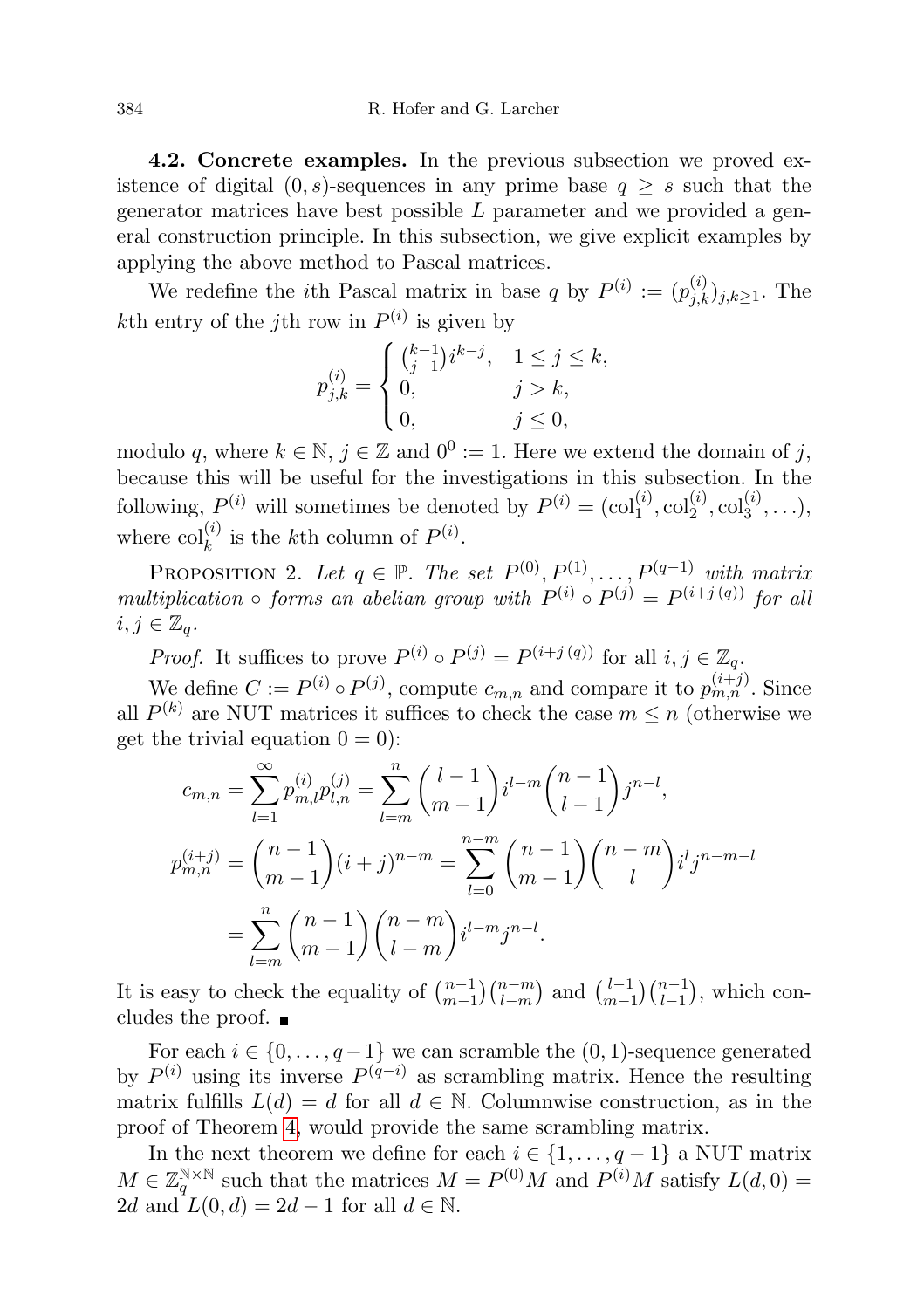THEOREM 5. Let 
$$
i \in \{1, ..., q-1\}
$$
. The matrix  $M \in \mathbb{Z}_q^{\mathbb{N} \times \mathbb{N}}$  defined by  
\n
$$
M := \begin{pmatrix} \operatorname{col}_1^{(q-i)} & \operatorname{col}_2^{(q-i)} \\ \operatorname{col}_2^{(q-i)} & \operatorname{col}_2^{(q-i)} \end{pmatrix} \begin{pmatrix} 0 \\ \operatorname{col}_3^{(q-i)} \end{pmatrix} \begin{pmatrix} 0 \\ 0 \\ \operatorname{col}_3^{(q-i)} \end{pmatrix} \cdots
$$

and the matrix  $P^{(i)}M \in \mathbb{Z}_q^{\mathbb{N}\times\mathbb{N}}$  generate a digital  $(0, 2)$ -sequence in prime base q and satisfy  $L(d, 0) = 2d$  and  $L(0, d) = 2d - 1$  for all  $d \in \mathbb{N}$ . Furthermore,

$$
P^{(i)}M = \begin{pmatrix} 1 & 0 & 0 & \dots \\ 0 & & & \\ 0 & & \overline{M} & \\ \vdots & & & \end{pmatrix},
$$

where

$$
\overline{M} = \begin{pmatrix} \mathrm{col}_1^{(i)} & \mathrm{col}_2^{(i)} & \begin{pmatrix} 0 \\ \mathrm{col}_2^{(i)} \end{pmatrix} & \begin{pmatrix} 0 \\ \mathrm{col}_3^{(i)} \end{pmatrix} & \begin{pmatrix} 0 \\ 0 \\ \mathrm{col}_3^{(i)} \end{pmatrix} & \begin{pmatrix} 0 \\ 0 \\ \mathrm{col}_4^{(i)} \end{pmatrix} & \cdots \end{pmatrix}.
$$

EXAMPLE 3. In the special case of  $s = q = 2$  the following matrices with lowest possible row lengths generate a digital (0, 2)-sequence in base 2:

|  |  |  |  | $(1\;1\;0\;0\;0\;0\;0\;0\;)$                                                      |                                                                           |  |  |  |  | $(1\ 0\ 0\ 0\ 0\ 0\ 0\ 0\ )$                                                                                                                                                                                                                                                                                                                                                                         |
|--|--|--|--|-----------------------------------------------------------------------------------|---------------------------------------------------------------------------|--|--|--|--|------------------------------------------------------------------------------------------------------------------------------------------------------------------------------------------------------------------------------------------------------------------------------------------------------------------------------------------------------------------------------------------------------|
|  |  |  |  | $\begin{bmatrix} 0 & 1 & 1 & 1 & 0 & 0 & 0 & 0 & \dots \end{bmatrix}$             |                                                                           |  |  |  |  | $\begin{bmatrix} 0 & 1 & 1 & 0 & 0 & 0 & 0 & 0 & \dots \end{bmatrix}$                                                                                                                                                                                                                                                                                                                                |
|  |  |  |  | $\begin{bmatrix} 0 & 0 & 1 & 0 & 1 & 1 & 0 & 0 & \dots \end{bmatrix}$             |                                                                           |  |  |  |  | $\begin{bmatrix} 0 & 0 & 1 & 1 & 1 & 0 & 0 & 0 & \dots \end{bmatrix}$                                                                                                                                                                                                                                                                                                                                |
|  |  |  |  | $\begin{bmatrix} 0 & 0 & 0 & 1 & 0 & 1 & 1 & 1 & \dots \end{bmatrix}$             |                                                                           |  |  |  |  | $\begin{bmatrix} 0 & 0 & 0 & 1 & 0 & 1 & 1 & 0 & \dots \end{bmatrix}$                                                                                                                                                                                                                                                                                                                                |
|  |  |  |  |                                                                                   | $\begin{bmatrix} 0 & 0 & 0 & 0 & 1 & 1 & 1 & 0 & \dots \end{bmatrix}$ and |  |  |  |  | $\begin{bmatrix} 0 & 0 & 0 & 0 & 1 & 0 & 1 & 1 & \dots \end{bmatrix}$                                                                                                                                                                                                                                                                                                                                |
|  |  |  |  | $\begin{bmatrix} 0 & 0 & 0 & 0 & 0 & 1 & 1 & 1 & \dots \end{bmatrix}$             |                                                                           |  |  |  |  | $0 \t0 \t0 \t0 \t0 \t1 \t1 \t1 \ldots$                                                                                                                                                                                                                                                                                                                                                               |
|  |  |  |  | $\begin{bmatrix} 0 & 0 & 0 & 0 & 0 & 0 & 1 & 0 & \dots \end{bmatrix}$             |                                                                           |  |  |  |  | $\begin{bmatrix} 0 & 0 & 0 & 0 & 0 & 0 & 1 & 1 & \dots \end{bmatrix}$                                                                                                                                                                                                                                                                                                                                |
|  |  |  |  | $\begin{bmatrix} 0 & 0 & 0 & 0 & 0 & 0 & 1 & \dots \end{bmatrix}$                 |                                                                           |  |  |  |  | $\begin{bmatrix} 0 & 0 & 0 & 0 & 0 & 0 & 0 & 1 & \dots \end{bmatrix}$                                                                                                                                                                                                                                                                                                                                |
|  |  |  |  | $\left\{ \begin{array}{c} 1 & 1 & 1 & 1 & 1 & 1 & 1 & 1 & 1 \end{array} \right\}$ |                                                                           |  |  |  |  | $\{ \frac{1}{2} : \frac{1}{2} : \frac{1}{2} : \frac{1}{2} : \frac{1}{2} : \frac{1}{2} : \frac{1}{2} : \frac{1}{2} : \frac{1}{2} : \frac{1}{2} : \frac{1}{2} : \frac{1}{2} : \frac{1}{2} : \frac{1}{2} : \frac{1}{2} : \frac{1}{2} : \frac{1}{2} : \frac{1}{2} : \frac{1}{2} : \frac{1}{2} : \frac{1}{2} : \frac{1}{2} : \frac{1}{2} : \frac{1}{2} : \frac{1}{2} : \frac{1}{2} : \frac{1}{2} : \frac$ |
|  |  |  |  |                                                                                   |                                                                           |  |  |  |  |                                                                                                                                                                                                                                                                                                                                                                                                      |

Theorem [5](#page-15-0) can be derived from the following proposition.

<span id="page-16-1"></span><span id="page-16-0"></span>PROPOSITION 3. For all  $i \in \{1, \ldots, q-1\}$  and all  $m \in \mathbb{N}$ ,

(3) 
$$
P^{(i)}\begin{pmatrix} 0\\ \vdots\\ 0\\ \text{col}_m^{(q-i)} \end{pmatrix} = \begin{pmatrix} 0\\ \vdots\\ 0\\ \text{col}_m^{(i)} \end{pmatrix}^{m-1} \in \mathbb{Z}_q^{\mathbb{N}}
$$

and

<span id="page-16-2"></span>(4) 
$$
P^{(i)}\begin{pmatrix} 0\\ \vdots\\ 0\\ \operatorname{col}_{m+1}^{(q-i)} \end{pmatrix} = \begin{pmatrix} 0\\ \vdots\\ 0\\ \operatorname{col}_{m}^{(i)} \end{pmatrix} \in \mathbb{Z}_q^{\mathbb{N}}.
$$

.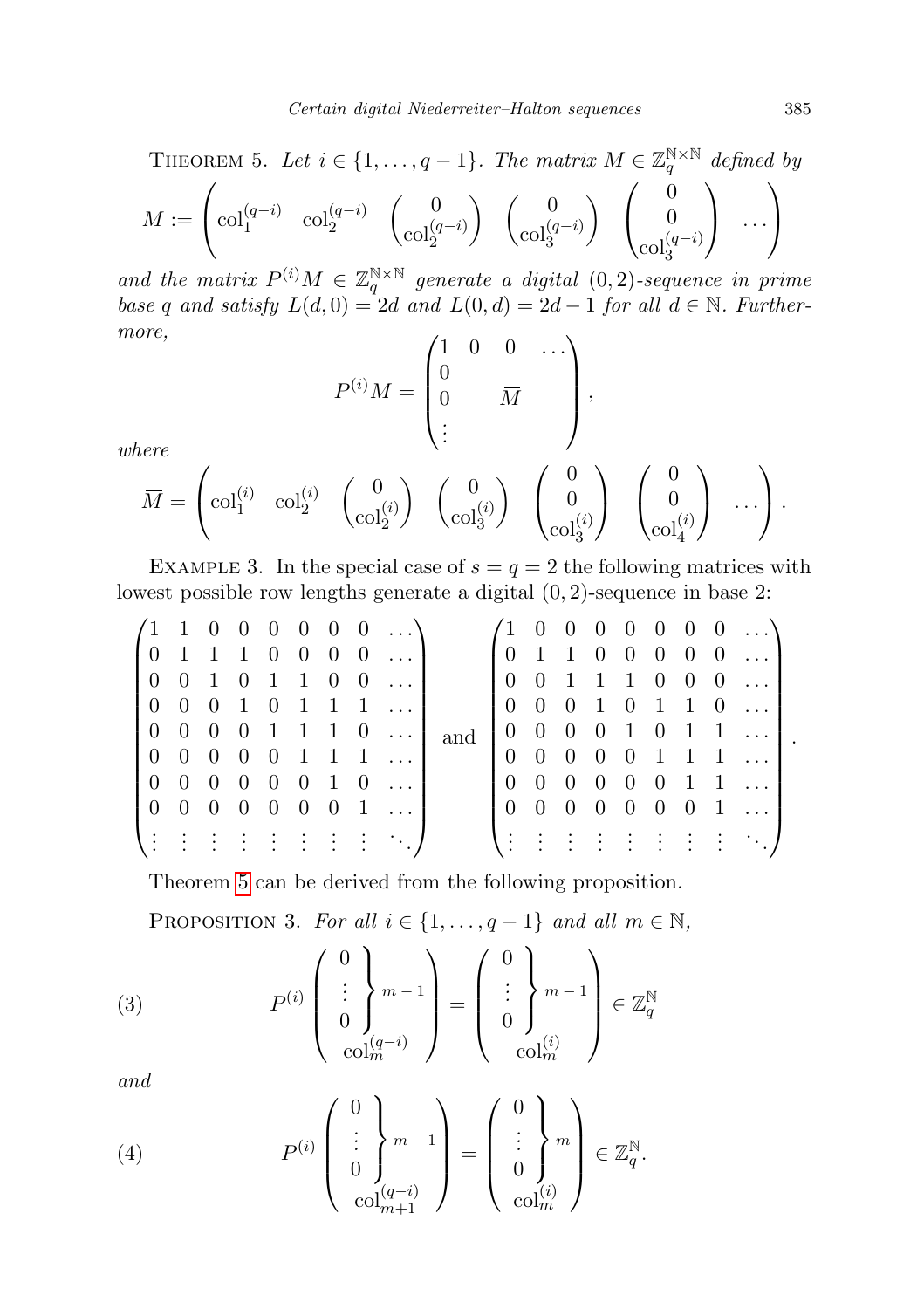Proof of Theorem [5.](#page-15-0) Proposition [3](#page-16-0) implies

$$
P^{(i)}M = \begin{pmatrix} 1 & 0 & 0 & \cdots \\ 0 & & \overline{M} \\ \vdots & & & \end{pmatrix}.
$$

Note that the first entry of  $col_1^{(i)}$  is 1 for all  $i \in \{0, 1, \ldots, q-1\}$ , since  $p_{1,1}^{(i)} = {0 \choose 0} i^0 = 1$ . If M is used as scrambling matrix (note that by the  $p_{1,1} - q_0 e^{-\Delta t}$ . If M is used as scrambing matrix (note that by the definition of M it is an UT matrix and its diagonal entries are all non-zero, hence it is a NUT matrix), we get a pair of matrices  $M = P^{(0)}M$  and  $P^{(i)}M$ in  $\mathbb{Z}_q$  which generate a  $(0, 2)$ -sequence in prime base q with  $L(d, 0) = 2d$  and  $L(0, d) = 2d - 1$  for all  $d \in \mathbb{N}$ .

For the proof of Proposition [3](#page-16-0) we need the following lemma, which is easy to check.

<span id="page-17-1"></span>LEMMA 2. Let 
$$
i \in \{0, ..., q-1\}
$$
. Then  
(5)  $p_{j+1,k+1}^{(i)} = ip_{j+1,k}^{(i)} + p_{j,k}^{(i)}$  for all  $k \in \mathbb{N}, j \in \mathbb{Z}$ .

Proof of Proposition [3.](#page-16-0) The proof is by induction.

Proof of  $(3)$ .

 $m = 1$ : Since  $P^{(q-i)}$  is inverse to  $P^{(i)}$  (see Proposition [2\)](#page-15-1) and col<sub>1</sub><sup>(i)</sup> is equal to the first column in  $I$ , this holds trivially.

 $m \to m+1$ : It is easy to check that [\(3\)](#page-16-1) holds for any fixed  $m \in \mathbb{N}$  if and only if

<span id="page-17-0"></span>(6) 
$$
\sum_{j=1}^{\infty} p_{r,j}^{(i)} p_{j-m+1,m}^{(q-i)} \equiv p_{r-m+1,m}^{(i)} \ (q)
$$

for all  $r \in \mathbb{N}$ . (Note that [\(6\)](#page-17-0) is trivially fulfilled for all integers  $r \leq 0$ .) We assume that [\(6\)](#page-17-0) holds (for all  $r \in \mathbb{N}$ ) for all natural  $1, \ldots, m$  and prove (6) for  $m + 1$ . Fix  $r \in \mathbb{N}$ . By Lemma [2](#page-17-1) we have

$$
(*) := \sum_{j=1}^{\infty} p_{r,j}^{(i)} p_{j-m,m+1}^{(q-i)} = \sum_{j=1}^{\infty} p_{r,j}^{(i)} p_{j-m,m}^{(q-i)}(q-i) + \sum_{j=1}^{\infty} p_{r,j}^{(i)} p_{j-m-1,m}^{(q-i)}.
$$

An index shift together with the fact that  $p_{j,k}^{(q-i)} = 0$  for  $j \leq 0$  yields

$$
(*) = \sum_{j=1}^{\infty} (p_{r,j+1}^{(i)}(q-i) + p_{r,j+2}^{(i)}) p_{j-m+1,m}^{(q-i)}.
$$

Twofold application of Lemma [2](#page-17-1) leads to

$$
p_{r,j+1}^{(i)}(q-i) + p_{r,j+2}^{(i)} = p_{r,j+1}^{(i)}(q-i) + p_{r,j+1}^{(i)}i + p_{r-1,j+1}^{(i)} \equiv p_{r-1,j}^{(i)}i + p_{r-2,j}^{(i)}(q)
$$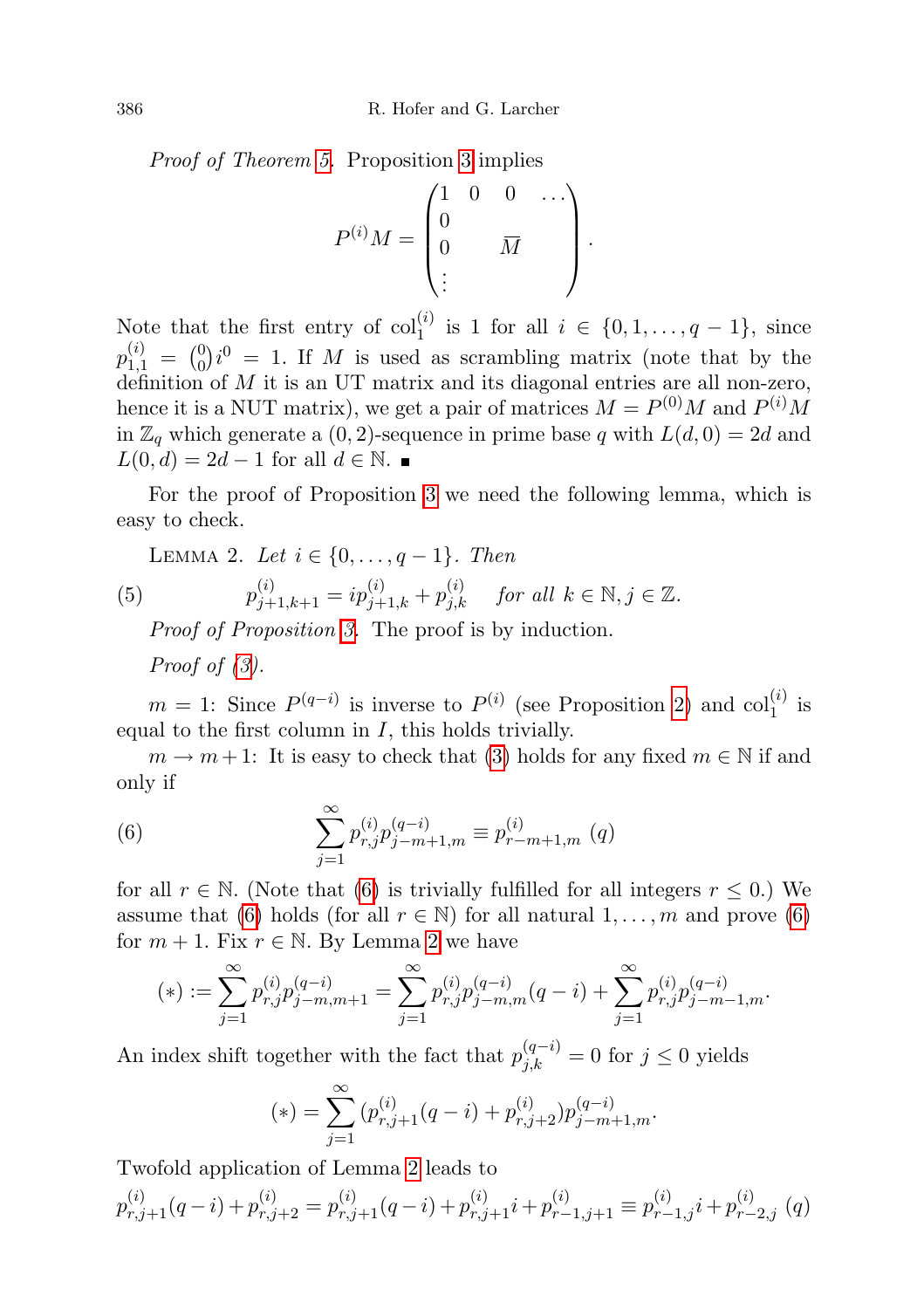and we get

$$
(*) \equiv \sum_{j=1}^{\infty} (p_{r-1,j}^{(i)} i + p_{r-2,j}^{(i)}) p_{j-m+1,m} (q).
$$

By the induction hypothesis we obtain

$$
(*) \equiv p_{r-m,m}^{(i)} i + p_{r-m-1,m}^{(i)} (q).
$$

Application of Lemma [2](#page-17-1) one more time leads to the desired result

$$
\sum_{j=1}^{\infty} p_{r,j}^{(i)} p_{j-m,m+1}^{(q-i)} \equiv p_{r-m,m+1}^{(i)} (q).
$$

Proof of  $(4)$ .

 $m = 1$ : Since  $P^{(q-i)}$  is inverse to  $P^{(i)}$  it follows that  $P^{(i)}_{\text{col}}_{2}^{(q-i)}$  is the second column of the unit matrix I, which is equal to  $(0, \text{col}_1^{(i)})^{\top}$ .

We multiply [\(4\)](#page-16-2) with  $P^{(q-i)}$  and obtain an equivalent version:

$$
P^{(q-i)}\left(\begin{array}{c}0\\ \vdots\\ 0\\ \operatorname{col}_m^{(i)}\end{array}\right)=\left(\begin{array}{c}0\\ \vdots\\ 0\\ \operatorname{col}_{m+1}^{(q-i)}\end{array}\right)\in\mathbb{Z}_q^{\mathbb{N}}.
$$

 $m \to m + 1$ : It is easy to check that [\(4\)](#page-16-2) holds for a fixed  $m \in \mathbb{N}$  if and only if

(7) 
$$
\sum_{j=1}^{\infty} p_{r,j}^{(q-i)} p_{j-m,m}^{(i)} \equiv p_{r-m+1,m+1}^{(q-i)} (q)
$$

for all  $r \in \mathbb{N}$ . (Note that [\(7\)](#page-18-0) is trivially fulfilled for all integers  $r \leq 0$ .) We assume that [\(7\)](#page-18-0) holds (for all  $r \in \mathbb{N}$ ) for all natural  $1, \ldots, m$  and consider [\(7\)](#page-18-0) for  $m + 1$ . Let  $r \in \mathbb{N}$  and

<span id="page-18-0"></span>
$$
\sum_{j=1}^{\infty} p_{r,j}^{(q-i)} p_{j-m-1,m+1}^{(i)} =: (**).
$$

By Lemma [2](#page-17-1) we get

$$
(**) = \sum_{j=1}^{\infty} i p_{r,j}^{(q-i)} p_{j-m-1,m}^{(i)} + \sum_{j=1}^{\infty} p_{r,j}^{(q-i)} p_{j-m-2,m}^{(i)}.
$$

An index shift and the fact that  $p_{j,k}^{(i)} = 0$  if  $j \leq 0$  yields

$$
(**) = \sum_{j=1}^{\infty} (ip_{r,j+1}^{(q-i)} + p_{r,j+2}^{(q-i)}) p_{j-m,m}^{(i)}.
$$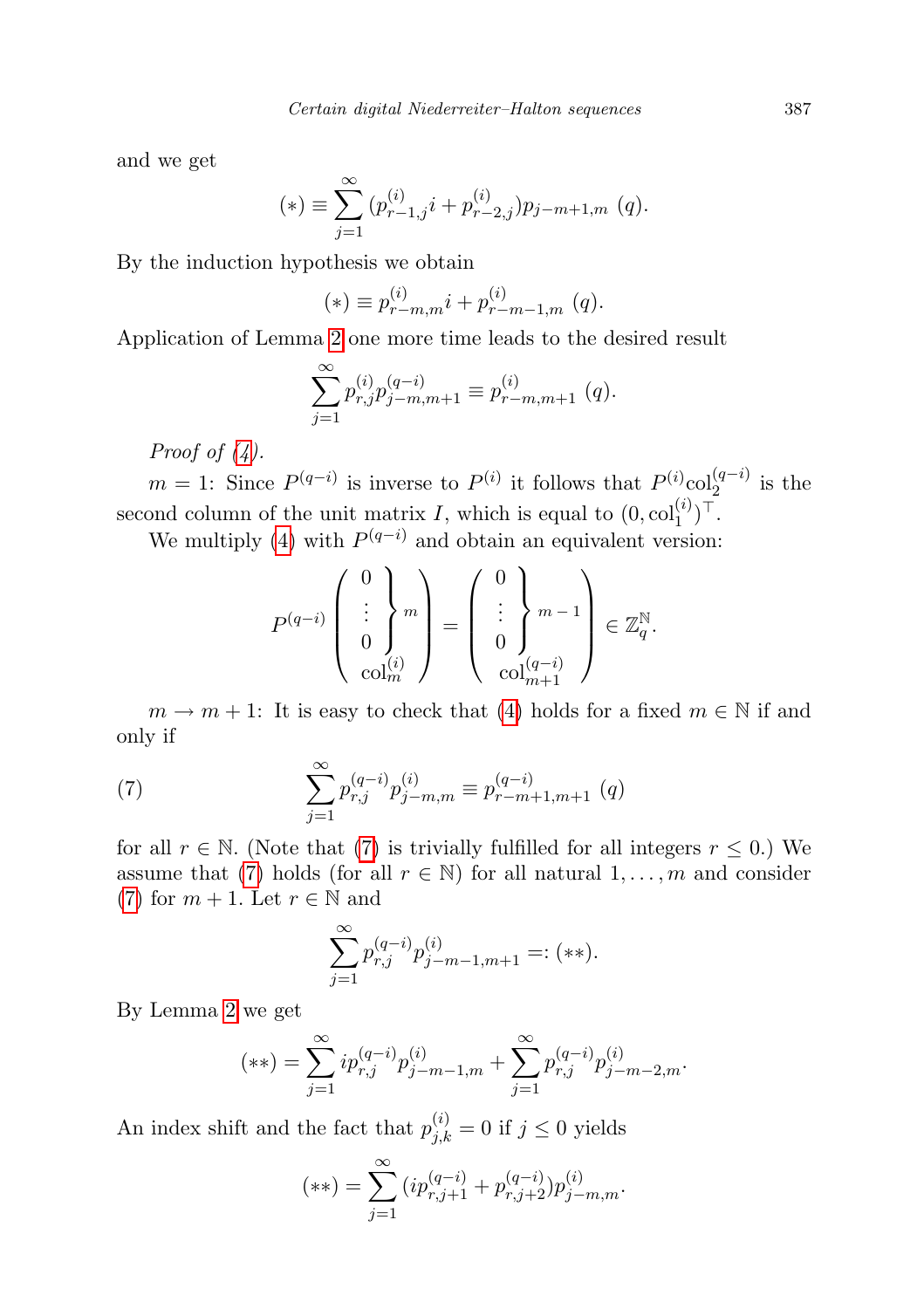By applying Lemma [2](#page-17-1) twice we get

 $ip_{r,j+1}^{(q-i)} + p_{r,j+2}^{(q-i)} = ip_{r,j+1}^{(q-i)} + (q-i)p_{r,j+1}^{(q-i)} + p_{r-1,j+1}^{(q-i)} \equiv (q-i)p_{r-1,j}^{(q-i)} + p_{r-2,j}^{(q-i)} (q).$ Using the induction hypothesis we obtain

$$
(**) \equiv \sum_{j=1}^{\infty} ((q-i)p_{r-1,j}^{(q-i)} + p_{r-2,j}^{(q-i)}) p_{j-m,m}^{(i)} (q)
$$
  

$$
\equiv (q-i)p_{r-m,m+1}^{(q-i)} + p_{r-m-1,m+1}^{(q-i)} = p_{r-m,m+2}^{(q-i)} (q).
$$

In the case of  $s = q = 2$  the freedom of choosing the UT generator matrices is very limited.

<span id="page-19-0"></span>PROPOSITION 4. Let  $C_1, C_2 \in \mathbb{Z}_2^{\mathbb{N} \times \mathbb{N}}$  be NUT matrices generating a  $(0, 2)$ -sequence. Then  $C_2 = PC_1$ , where P denotes the first Pascal matrix in base 2.

*Proof.* Assume that there is  $C_1 \in \mathbb{Z}_2^{\mathbb{N} \times \mathbb{N}}$  (NUT!) such that we can choose two different  $C_2, C'_2 \in \mathbb{Z}_2^{\mathbb{N} \times \mathbb{N}}$  (both NUT!) such that both  $C_1, C_2$  and  $C_1, C'_2$ generate a digital  $(0, 2)$ -sequence. By our assumption that  $C_2$  and  $C_2'$  are different we find  $c_{i,j}^{(2)}, c_{i,j}^{(2)}$  with minimal i and then minimal j such that  $c_{i,j}^{(2)} \neq c_{i,j}^{(2)}$ . We know that  $j \geq i$  since all matrices are UT matrices. We combine the upper left  $(j - i) \times j$ -submatrix of  $C_1$  with the upper left  $i \times j$ -submatrix of  $C_2$  to get a non-singular  $j \times j$ -matrix. If we do the same using  $C_2'$  we get another non-singular  $j \times j$ -matrix which is equal to the one obtained using  $C_2$  except for the bottom right entry. This is not possible in the finite field with just two elements  $\mathbb{Z}_2$ , so  $C_2 = C'_2$ . The relation  $C_2 = PC_1$ follows since the UT matrices P and I in  $\mathbb{Z}_2$  generate a  $(0, 2)$ -sequence.

Note that the NUT condition is essential here, since scrambling the Pascal matrices by multiplying by NLT (non-singular lower triangular) matrices from the left has more degrees of freedom for the componentwise choice of the scrambling matrices (see [\[3\]](#page-25-7) and the references therein).

Furthermore, the following corollary can be deduced from Theorem [4,](#page-19-0) which is already a consequence of Proposition [2.](#page-15-1)

Corollary 1. The first Pascal matrix in base 2 is its own inverse, i.e.  $P \cdot P = I \in \mathbb{Z}_2^{\mathbb{N} \times \mathbb{N}}.$ 

*Proof.* By Proposition [4](#page-19-0) the matrices  $I$  and  $P$  are uniquely paired, since both are NUT matrices. If we use  $P$  as a (NUT!) scrambling matrix we will get a new pair of NUT matrices  $PI$  and  $PP$ . By the symmetry of the problem it follows that  $PP = I$ , as otherwise I, P would not be uniquely paired.

In the following we search for generator matrices with lowest possible row lengths in the case of maximal number of dimensions  $s = q$ . We consider the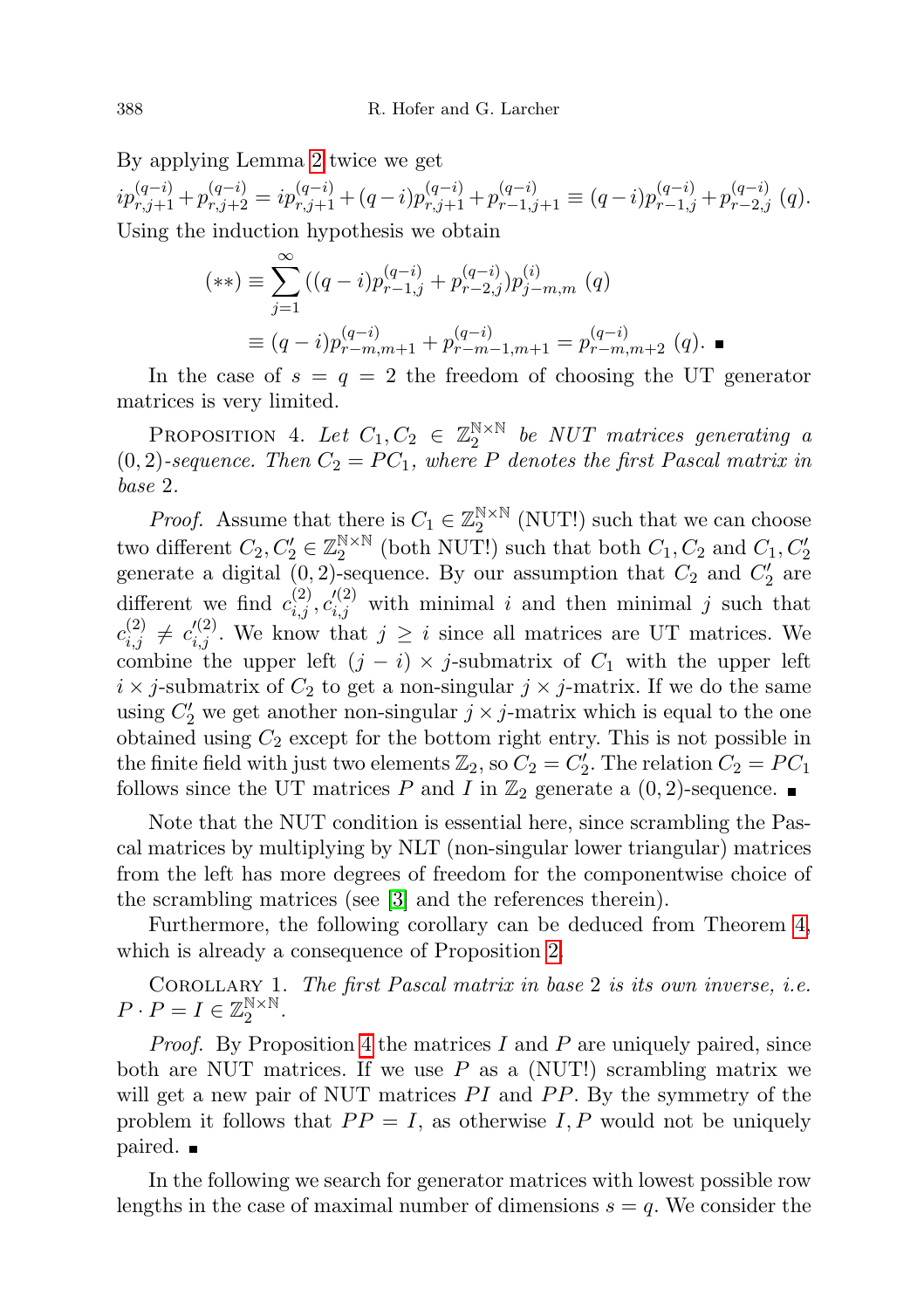$(0, q)$ -sequence in prime base q generated by  $P^{(0)}, P^{(1)}, \ldots, P^{(q-1)} \in \mathbb{Z}_q^{\mathbb{N} \times \mathbb{N}}$ and define a scrambling NUT matrix M columnwise.

<span id="page-20-0"></span>DEFINITION 3. We define a matrix  $M = (c_1, c_2, \ldots, c_d, c_{d+1}, \ldots)$ , where the dth column,  $c_d$ , is given by the following recursion:  $c_1 := (1, 0, 0, 0, \ldots)^\top$ and

$$
c_{d+1} = \left(P^{(1)} + \begin{pmatrix} 0\\P^{(1)}\end{pmatrix}\right) c_d \quad \text{ for } d \in \mathbb{N}.
$$

Here and below, a zero on top of a matrix in brackets denotes a zero row, and a zero in front denotes a zero column.

Note that by Lemma [2](#page-17-1) the recursion above can be given by the following equivalent form:

$$
c_{d+1} = P^{(1)} \begin{pmatrix} 0 \\ c_d \end{pmatrix}.
$$

<span id="page-20-3"></span>First of all we have to check if M is a NUT matrix in order to apply Lemma [1.](#page-13-1)

LEMMA [3](#page-20-0). M defined by Definition 3 is a NUT matrix in  $\mathbb{Z}_q$ .

*Proof.* Denote the dth entry in the lth row of M by  $c_{l,d}$ . It suffices to prove that  $c_{d,d} = 1$  and  $c_{l,d} = 0$  if  $l > d$ . We do this by induction on d.

For  $d = 1$  we have  $c_{1,1} = 1$  and  $c_{l>1,1} = 0$  by the definition of the first column of M.

 $d \rightarrow d+1$ : Using

$$
c_{d+1} = \left( P^{(1)} + \begin{pmatrix} 0 \\ P^{(1)} \end{pmatrix} \right) c_d
$$

we get  $c_{l,d+1} = 0$  if  $l > d+1$  and  $c_{d+1,d+1} = p_{d,d}^{(1)} c_{d,d} = 1$  by the induction hypothesis and the fact that  $P^{(1)}$  is a NUT matrix with all diagonal entries 1.

<span id="page-20-1"></span>THEOREM 6. For M given in Definition [3](#page-20-0) as scrambling matrix from the right, the matrices  $P^{(0)}M, P^{(1)}M, \ldots, P^{(q-1)}M$  generate a  $(0, q)$ -sequence and satisfy

$$
L(\underbrace{0,\ldots,0}_{i-1},d,0,\ldots,0) = qd - (i-1)
$$

for all  $d \in \mathbb{N}$  and  $i \in \{1, \ldots, q\}$ . Hence the matrices  $P^{(0)}M, P^{(1)}M, \ldots$ ,  $P^{(q-1)}M$  have lowest possible row lengths.

<span id="page-20-2"></span>To prove Theorem [6](#page-20-1) we need further auxiliary results.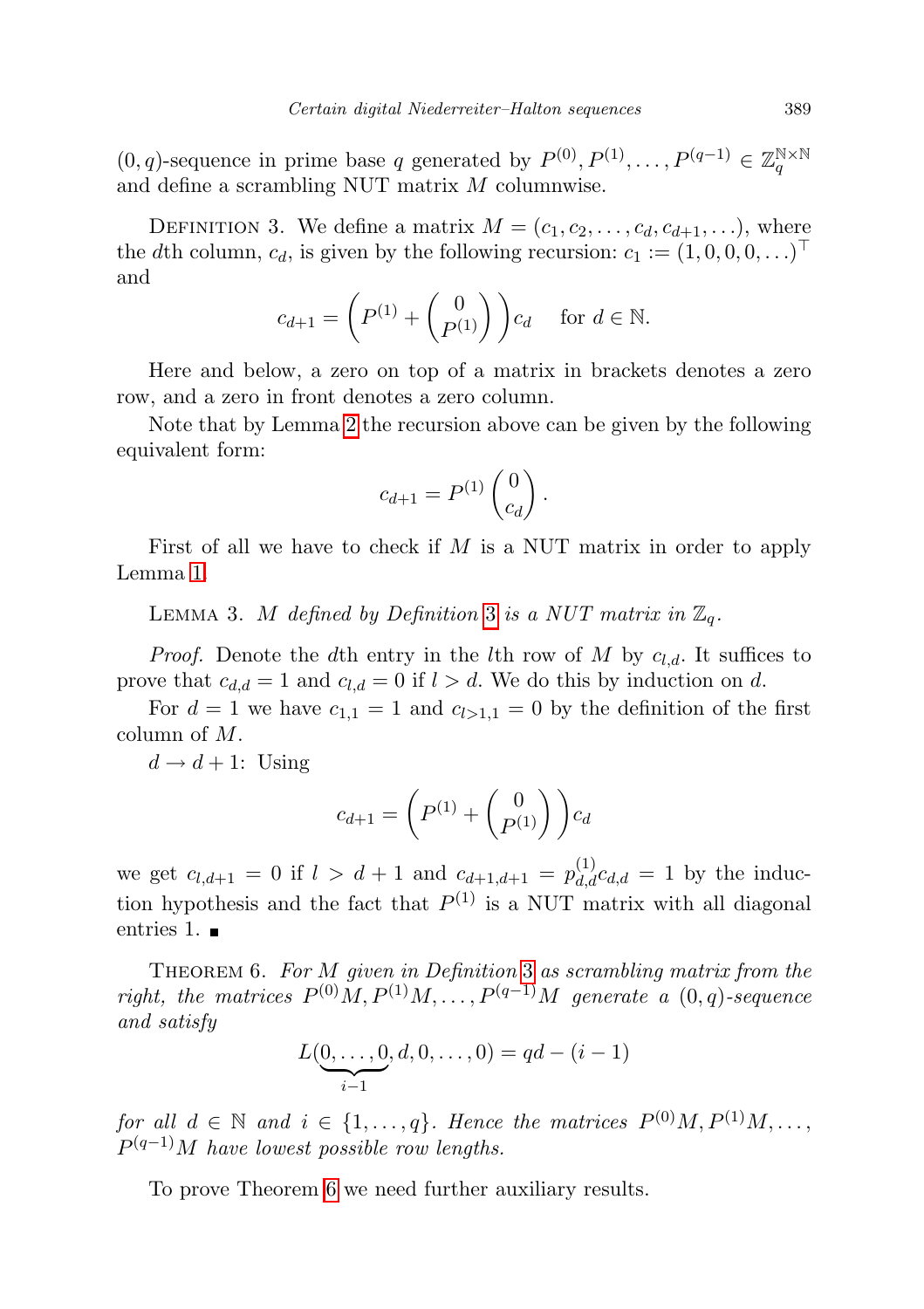LEMMA 4. For every  $k \in \{1, \ldots, q\},\$ 

$$
P^{(q-k)}\left(P^{(1)}+\begin{pmatrix}0\\P^{(1)}\end{pmatrix}\right)^k = \sum_{i=1}^k c_{i,k} \begin{pmatrix}0\\ \vdots\\0\\I\end{pmatrix} i \\ \in \mathbb{Z}_q^{\mathbb{N}\times\mathbb{N}}
$$

with some  $c_{i,k} \in \{0, 1, \ldots, q-1\}$  for  $i \in \{1, \ldots, k\}$ .

Proof. We prove this by induction.

 $k = 1$ : Using the equivalent form of the recursion in Definition [3](#page-20-0) we obtain

$$
P^{(q-1)}\left(P^{(1)} + {0 \choose P^{(1)}}\right)^{1} I = P^{(q-1)}P^{(1)} {0 \choose I} = {0 \choose I}.
$$
  
\n
$$
k \to k+1:
$$
  
\n
$$
P^{(q-k-1)}\left(P^{(1)} + {0 \choose P^{(1)}}\right)^{k+1}
$$
  
\n
$$
= P^{(q-k-1)}\left(P^{(1)} + {0 \choose P^{(1)}}\right)\left(P^{(1)} + {0 \choose P^{(1)}}\right)^{k}
$$
  
\n
$$
= P^{(q-k)}\left(P^{(1)} + {0 \choose P^{(1)}}\right)^{k} + P^{(q-k-1)}\left({0 \choose P^{(1)}}\right)\left(P^{(1)} + {0 \choose P^{(1)}}\right)^{k}.
$$

By Lemma [2](#page-17-1) the following relation is easy to verify:

$$
P^{(q-k-1)} = (q - k - 1)(0 \ P^{(q-k-1)}) + \begin{pmatrix} 1 & 0 \\ 0 & P^{(q-k-1)} \end{pmatrix}.
$$

$$
P^{(q-k-1)} \begin{pmatrix} 0 \\ P^{(1)} \end{pmatrix} = (q - k - 1)P^{(q-k)} + \begin{pmatrix} 0 \\ P^{(q-k)} \end{pmatrix}.
$$

Hence

Using the induction hypothesis we obtain

$$
P^{(q-k-1)}\left(P^{(1)} + \begin{pmatrix} 0\\P^{(1)} \end{pmatrix}\right)^{k+1}
$$
  
=  $(q-k)\sum_{i=1}^{k} c_{i,k} \begin{pmatrix} 0\\ \vdots\\ 0 \end{pmatrix} i + \sum_{i=1}^{k} c_{i,k} \begin{pmatrix} 0\\ \vdots\\ 0 \end{pmatrix} i+1$ 

and the result follows by setting  $c_{k+1,k+1} = c_{k,k}$  and  $c_{i,k+1} = (q-k)c_{i,k}$ +  $c_{i-1,k}$  for  $i \leq k$ , with  $c_{0,k} := 0$ . ■

<span id="page-21-0"></span>Lemma [4](#page-20-2) for  $k = q$  and induction on n yield the following corollary.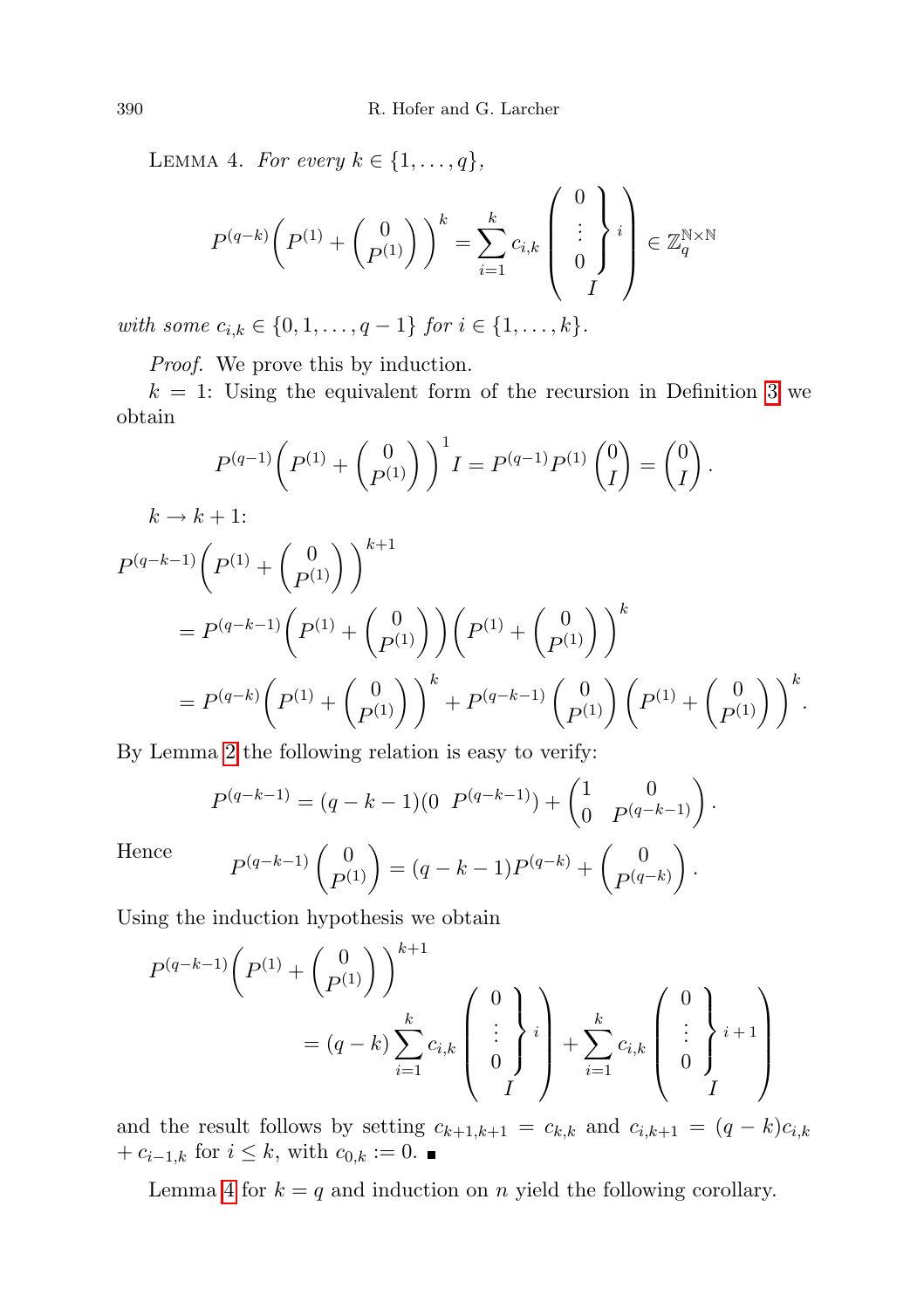COROLLARY 2. For all  $n \in \mathbb{N}$ ,

$$
\left(P^{(1)} + \begin{pmatrix} 0\\ P^{(1)} \end{pmatrix}\right)^{nq} = \sum_{i=n}^{qn} c'_{i,n} \begin{pmatrix} 0\\ \vdots\\ 0\\ I \end{pmatrix} i \right) \in \mathbb{Z}_q^{\mathbb{N} \times \mathbb{N}}
$$

with some  $c'_{i,n} \in \{0, 1, \ldots, q-1\}$  for  $i \in \{n, \ldots, qn\}$ .

*Proof of Theorem [6.](#page-20-1)* We know that  $P^{(0)}M, \ldots, P^{(q-1)}M$  generate a  $(0, q)$ -sequence by Lemma [1,](#page-13-1) since M is a NUT matrix by Lemma [3.](#page-20-3) We just have to prove that these matrices have best possible row lengths, i.e.,

$$
L(\underbrace{0,\ldots,0}_{i},d,0,\ldots,0)=qd-i
$$

for all  $d \in \mathbb{N}$  and  $i \in \{0, 1, \ldots, q-1\}.$ 

Fix  $i \in \{0, 1, \ldots, q-1\}$ . To guarantee the upper bound on the lengths of the rows it suffices to show that  $c_{l,m} = 0$  for all  $m \geq ql - i + 1$ where  $(c_{l,m})_{l,m\geq 1} := P^{(i)}M$ . Therefore, we have to prove that the first  $\lfloor (m + i - 1)/q \rfloor$  entries of the mth column of  $P^{(i)}M$  are zero (here and below,  $|x|$  denotes the integer part and  $\{x\}$  the fractional part of a real x). By Definition [3](#page-20-0) the mth column of  $M$  is determined by

$$
P^{(i)}\left(P^{(1)}+\begin{pmatrix}0\\P^{(1)}\end{pmatrix}\right)^{m-1}\begin{pmatrix}1\\0\\\vdots\end{pmatrix}.
$$

We distinguish the following cases.

 $m-1 < q-i$ : This is a trivial case since  $|(m+i-1)/q| = 0$ .

 $m-1 \geq q-i$ : In this case we can apply Lemma [4](#page-20-2) and Corollary [2](#page-21-0) to get

$$
P^{(i)}\left(P^{(1)} + {0 \choose P^{(1)}}\right)^{m-1}
$$
  
=  $P^{(i)}\left(P^{(1)} + {0 \choose P^{(1)}}\right)^{q-i}\left(P^{(1)} + {0 \choose P^{(1)}}\right)^{q\lfloor(m+i-1)/q-1\rfloor}$   

$$
\times \left(P^{(1)} + {0 \choose P^{(1)}}\right)^{q\{(m+i-1)/q-1\}}
$$
  
=  $\left(\sum_{j=\lfloor(m+i-1)/q\rfloor}^{q\lfloor(m+i-1)/q\rfloor-i} c''(j) \left(\begin{array}{c} 0 \\ \vdots \\ 0 \end{array}\right)^j\right)\left(P^{(1)} + {0 \choose P^{(1)}}\right)^{q\{(m+i-1)/q-1\}}$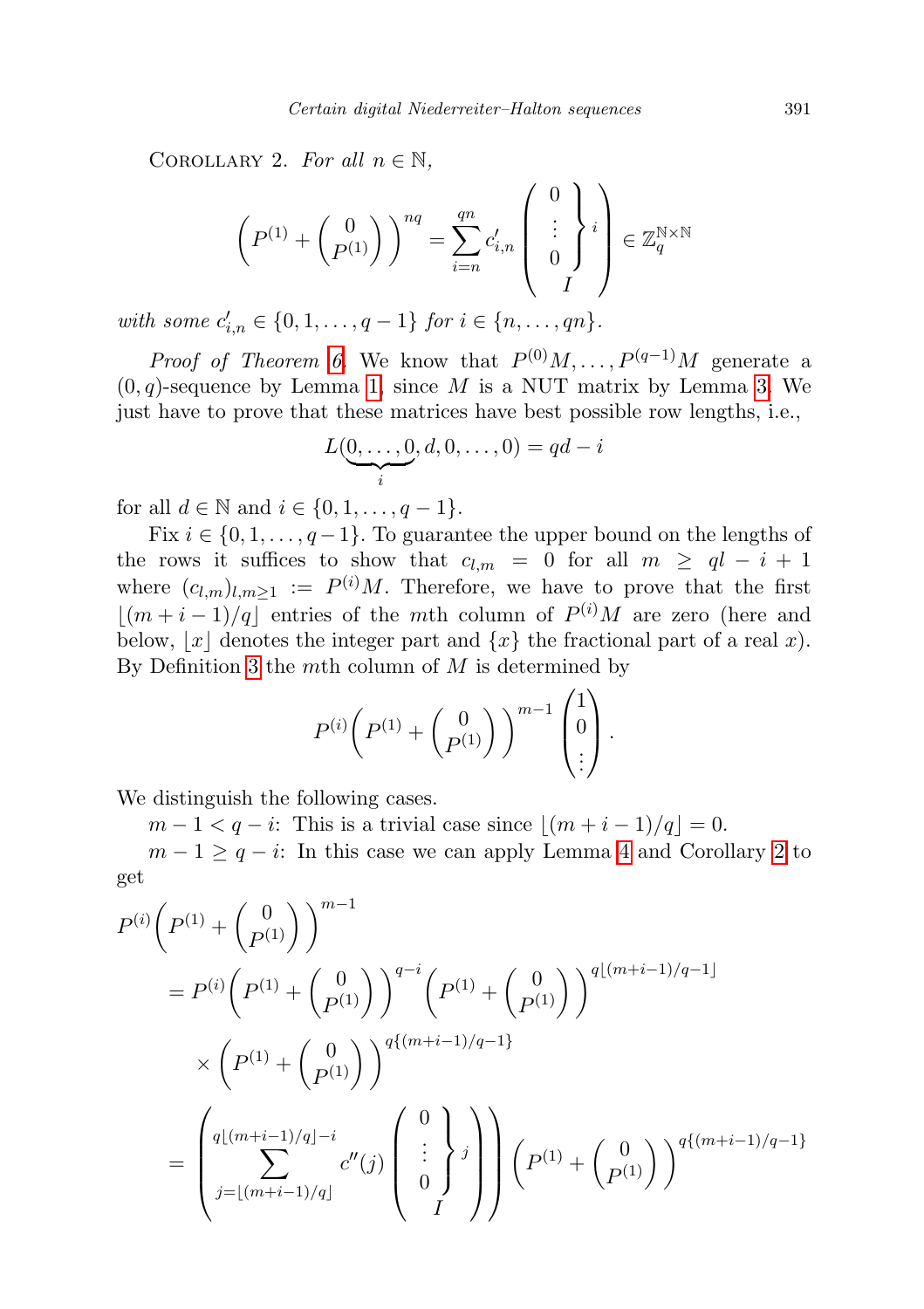with some  $c''(j) \in \{0, 1, \ldots, q-1\}$ . Hence the first column of the resulting matrix contains at least  $|(m + i - 1)/q|$  zero entries at the top, and the result follows.

REMARK 3. Note that for base 2 the cases  $s = 2$  and  $s = q$  are equal. In this case,  $M$  as defined in Theorem [5](#page-15-0) equals the scrambling matrix  $M$ given in Definition [3:](#page-20-0)

$$
M = \begin{pmatrix} \mathrm{col}_1^{(1)} & \mathrm{col}_2^{(1)} & \begin{pmatrix} 0 \\ \mathrm{col}_2^{(1)} \end{pmatrix} & \begin{pmatrix} 0 \\ \mathrm{col}_3^{(1)} \end{pmatrix} & \begin{pmatrix} 0 \\ 0 \\ \mathrm{col}_3^{(1)} \end{pmatrix} & \begin{pmatrix} 0 \\ 0 \\ \mathrm{col}_4^{(1)} \end{pmatrix} & \cdots \end{pmatrix}.
$$

This can be easily checked using the equivalent form of the recursion in Definition [3](#page-20-0) and the statements in Proposition [3.](#page-16-0)

We recall the two-dimensional case as considered in Theorem [5](#page-15-0) and discover symmetries concerning the generator matrices with lowest possible row lengths. One is the relation between the generator matrices M and  $P^{(i)}M$ :

$$
P^{(i)}M = \begin{pmatrix} 1 & 0 & 0 & \dots \\ 0 & & \overline{M} \\ \vdots & & & \end{pmatrix}.
$$

Furthermore, we get repetition at the "edges", i.e. the column just before and the column for which the number of zeros at the top increases by one are equal except for "adding a zero shift".

For the case where the dimension is equal to the base we find similar symmetries given in the following remark. These properties could be useful in case of implementation.

REMARK 4. For the sequence generated by  $P^{(0)}M, P^{(1)}M, \ldots, P^{(q-1)}M$ , where  $M$  is the scrambling matrix given in Definition [3,](#page-20-0) we achieve a symmetry concerning  $M = P^{(0)}M$  and  $P^{(q-1)}M$  similar to the two-dimensional case:

$$
P^{(q-1)}M = \begin{pmatrix} 1 & 0 & 0 & \dots \\ 0 & & & \\ 0 & & M & \\ \vdots & & & \end{pmatrix}.
$$

If we take a look at the "edges" in the matrices  $P^{(0)}M, \ldots, P^{(q-1)}M$ , we discover repetitions as in the two-dimensional case. For every  $i \in \{0, 1, \ldots,$  $q-1$ } the following relation holds for all  $n \in \mathbb{N}$ :

$$
\begin{pmatrix} 0 \\ c_{nq-i}^{(i)} \end{pmatrix} = c_{nq-i+1}^{(i)},
$$

where  $c_m^{(i)}$  denotes the *m*th column of  $P^{(i)}M$ .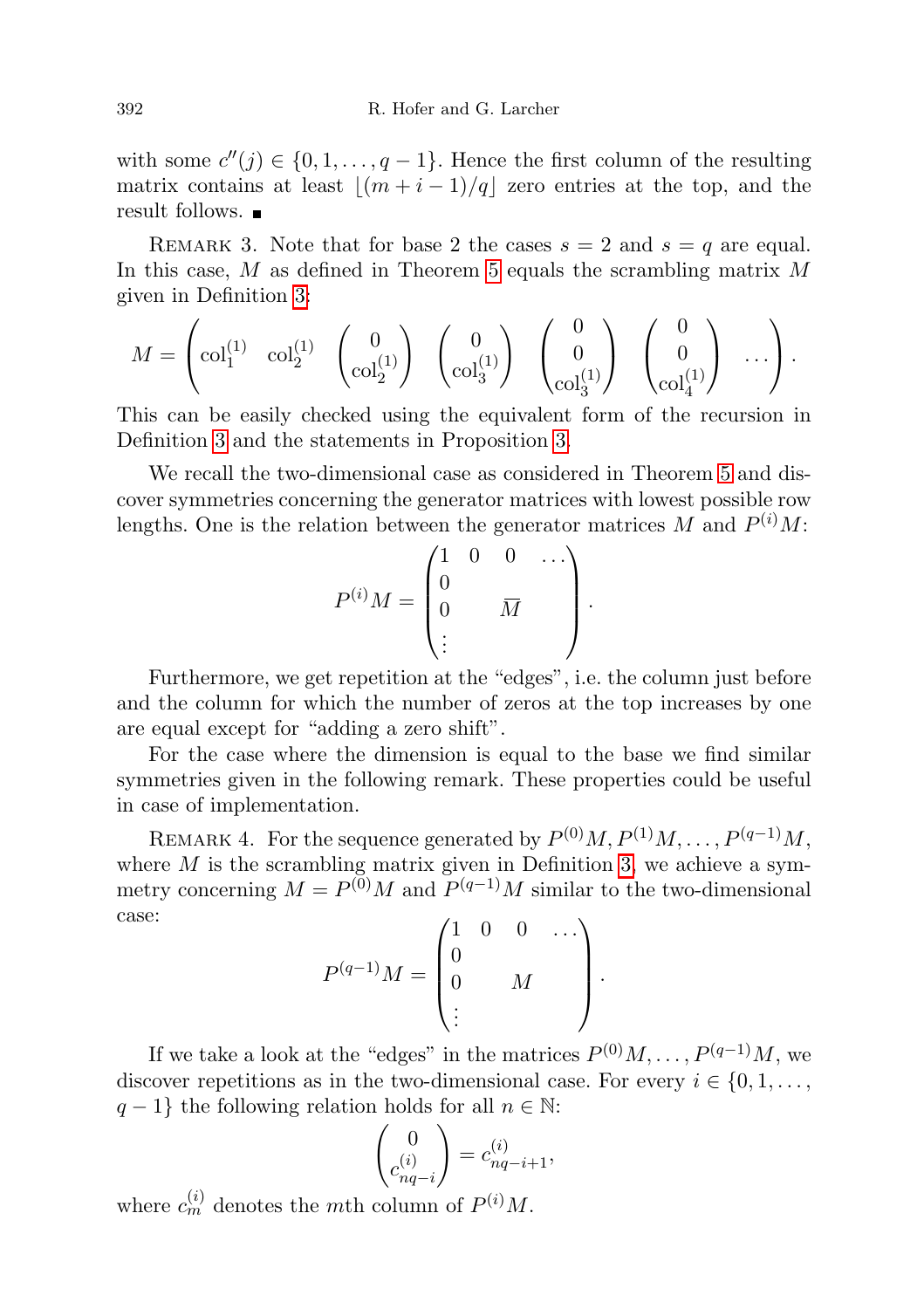*Proof.* The symmetry concerning  $M = P^{(0)}M$  and  $P^{(q-1)}M$  can be easily checked using the equivalent form of the recursion in Definition [3](#page-20-0) which immediately implies

$$
P^{(q-1)}c_{d+1}^{(0)} = \begin{pmatrix} 0 \\ c_d^{(0)} \end{pmatrix}.
$$

For the proof of the repetition at the "edges" we recall the following terms as considered in the proof of Theorem [6:](#page-20-1)

$$
P^{(i)}\left(P^{(1)} + \begin{pmatrix} 0\\P^{(1)} \end{pmatrix}\right)^{q-i}\left(P^{(1)} + \begin{pmatrix} 0\\P^{(1)} \end{pmatrix}\right)^{q\lfloor (m+i-1)/q-1 \rfloor} \times \left(P^{(1)} + \begin{pmatrix} 0\\P^{(1)} \end{pmatrix}\right)^{q\{(m+i-1)/q-1\}}.
$$

By Lemma [4](#page-20-2) and Corollary [2](#page-21-0) the leading terms can be written as a special linear combination of shifted unit matrices, hence it suffices to prove the repetition at the first "edge" in  $M$ , which can be done by verifying

(8) 
$$
\begin{pmatrix} 0 \\ c_q^{(0)} \end{pmatrix} = c_{q+1}^{(0)}.
$$

If we prove that  $c_q^{(0)}$  is of the form  $(q-1,0,\ldots,0)$  $\frac{ }{q-2}$  $(1, 0, \ldots)^{\top}$ , then  $(8)$ will follow:

<span id="page-24-0"></span>
$$
c_{q+1}^{(0)} = P^{(1)} \begin{pmatrix} 0 \\ c_q^{(0)} \end{pmatrix} = (q-1)\text{col}_2^{(1)} + \text{col}_{q+1}^{(1)}
$$
  
=  $(q-1, q-1, 0, \ldots)^{\top} + (1, \underbrace{0, \ldots, 0}_{q-1}, 1, 0, \ldots)^{\top} = \begin{pmatrix} 0 \\ c_q^{(0)} \end{pmatrix}.$ 

It remains to prove that  $c_q^{(0)}$  has the above form. By the restriction on the lengths of the rows in  $P^{(i)}M$  the vector  $c_q^{(0)}$  has to solve the following system of congruences:

$$
D \cdot (x_1, x_2, \dots, x_{q-1}, 1, 0, \dots)^{\top} = (0, \dots, 0)^{\top} \in \mathbb{Z}_q^{q-1}
$$

where D is the  $(q-1) \times \mathbb{N}$ -matrix in  $\mathbb{Z}_q$  formed by the first row of  $P^{(1)}$ , the first row of  $P^{(2)}$ , ... and the first row of  $P^{(q-1)}$ .

Since  $P^{(1)}, \ldots, P^{(q-1)}$  generate a  $(0, q-1)$ -sequence, the left  $(q-1) \times$  $(q-1)$ -submatrix of D has full rank. Thus there exists a unique solution in the finite field  $\mathbb{Z}_q$ . We verify that

$$
(q-1, \underbrace{0, \ldots, 0}_{q-2}, 1, 0, \ldots)^{\top}
$$

solves the system above, by the following computation for  $i \in \{1, \ldots, q-1\}$ :

$$
(q-1)p_{1,1}^{(i)} + p_{1,q}^{(i)} = (q-1)\binom{0}{0}i^0 + \binom{q-1}{0}i^{q-1} \equiv (q-1) + 1 \equiv 0 \ (q).
$$